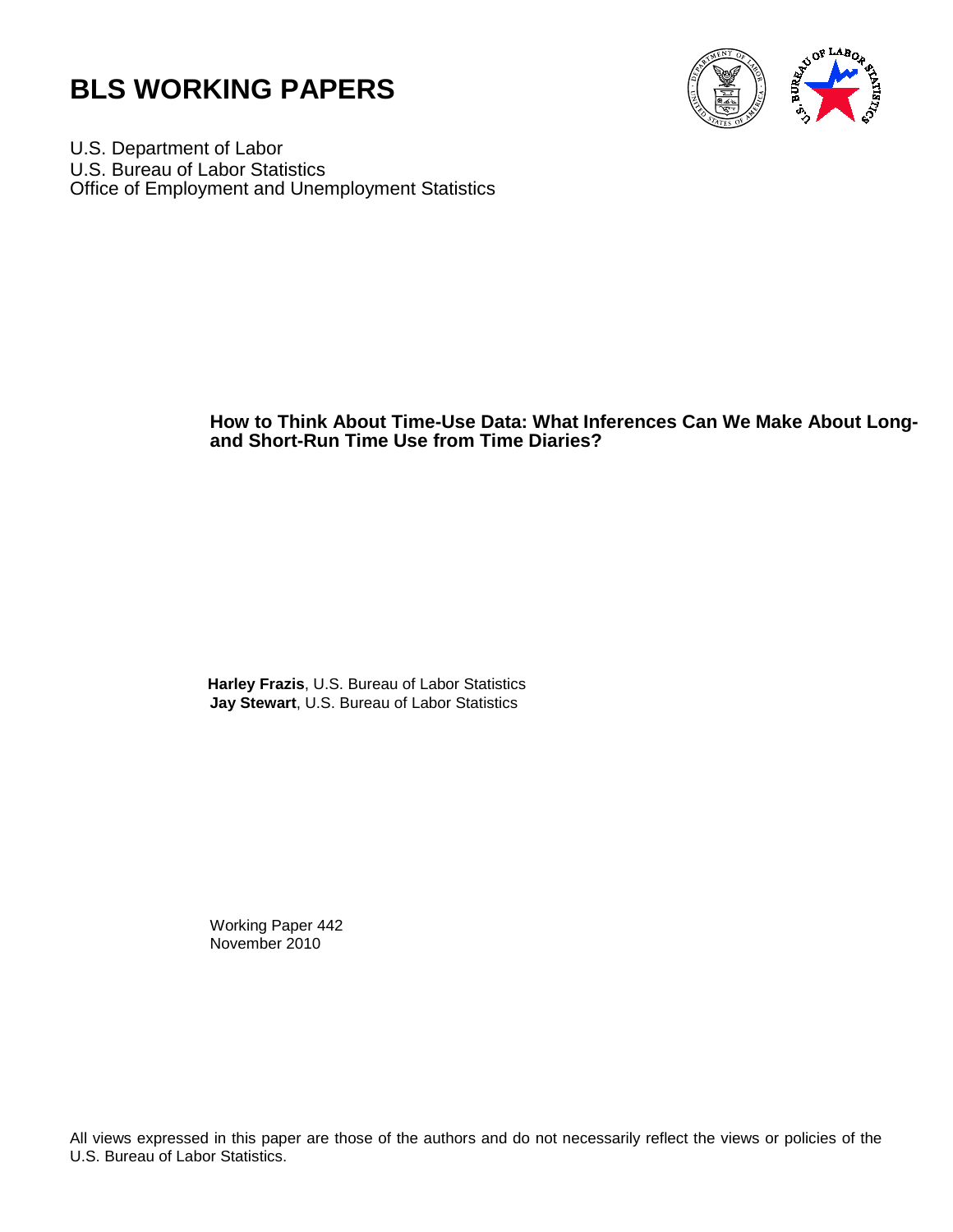# **How to Think About Time-Use Data: What Inferences Can We Make About Long- and Short-Run Time Use from Time Diaries?**

October 2010

Harley Frazis U.S. Bureau of Labor Statistics 2 Massachusetts Ave., NE Washington, D.C. 20212 [Frazis.Harley@bls.gov](mailto:Frazis.Harley@bls.gov)

Jay Stewart U.S. Bureau of Labor Statistics 2 Massachusetts Ave., NE Washington, D.C. 20212 [Stewart.Jay@bls.gov](mailto:Stewart.Jay@bls.gov)

Any views expressed in this article are ours and do not necessarily reflect those of the Bureau of Labor Statistics. We thank participants at the 2010 meetings of the International Association for Time Use Research for their comments.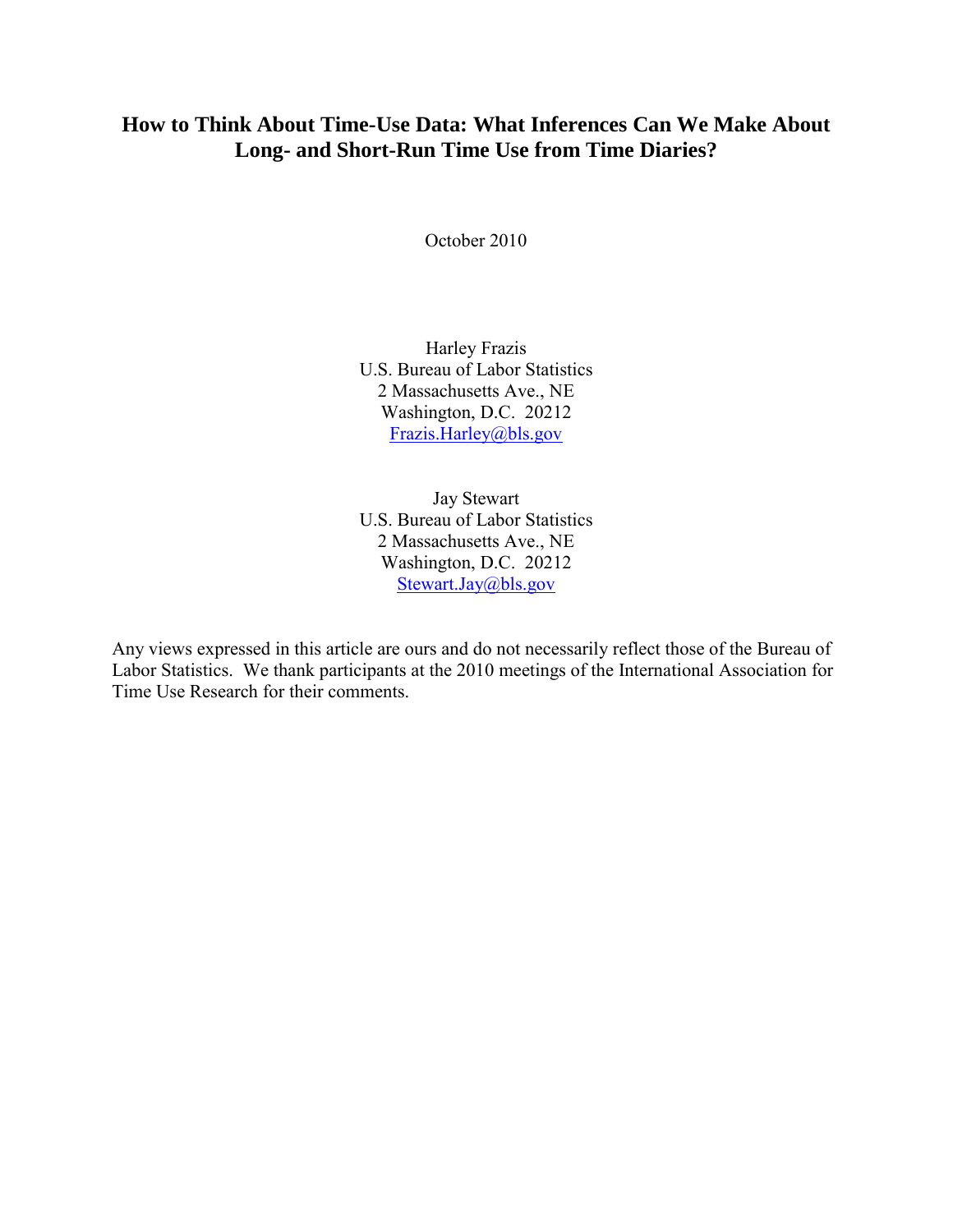## **How to Think About Time-Use Data: What Inferences Can We Make About Long- and Short-Run Time Use from Time Diaries?**

## **Abstract**

Time-use researchers are typically interested in the time use of individuals, but time use data are samples of person-days. Given day-to-day variation in how people spend their time, this distinction is analytically important. We examine the conditions necessary to make inferences about the time use of individuals from a sample of person-days. We also discuss whether and how surveys with multiple household members or multiple days are an improvement over singlediary surveys.

JEL codes: C81, D13, C83

Keywords: Time use, survey methods, estimation.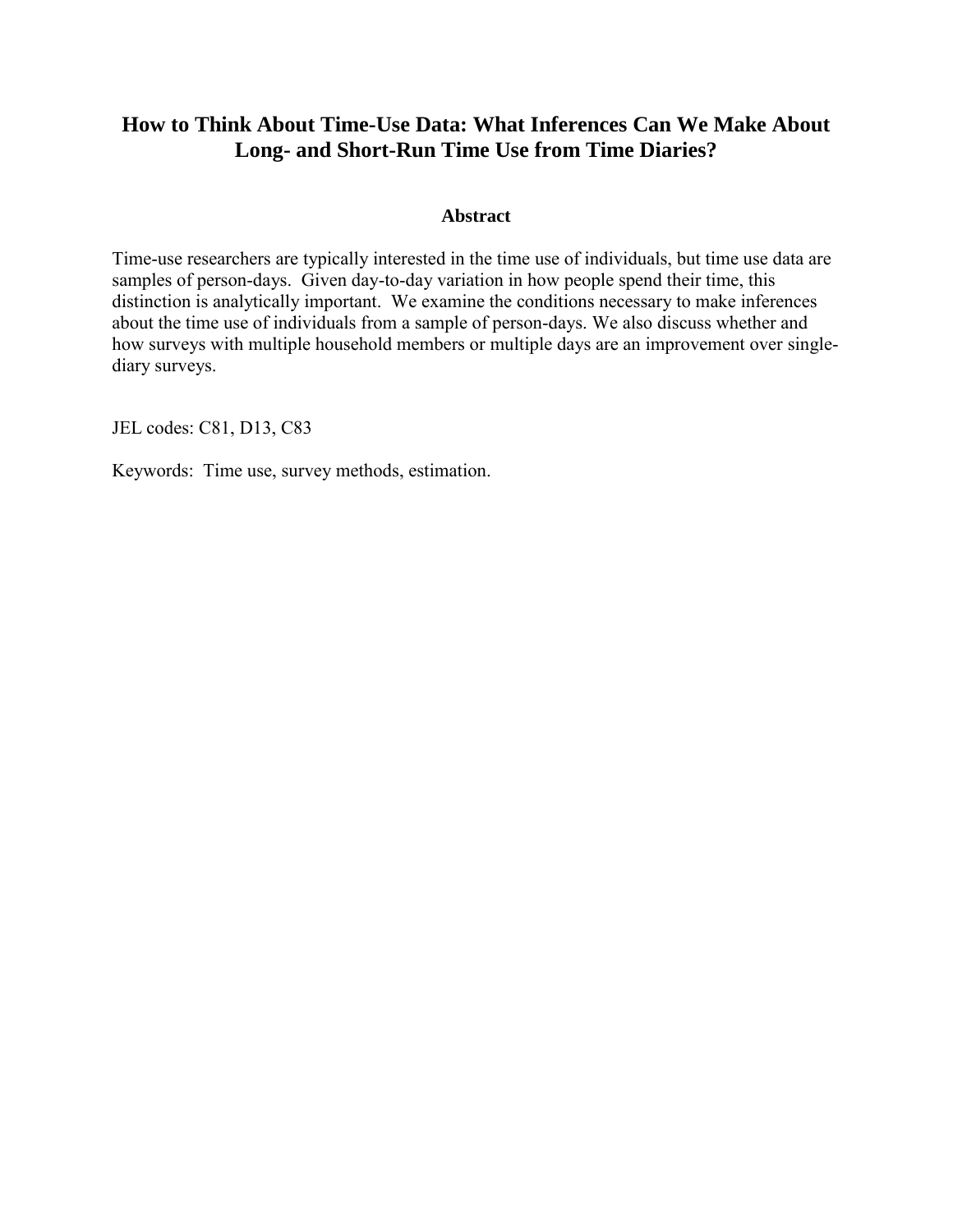## **Introduction**

In recent decades, there has been an increased interest in using time diaries to analyze how people spend their time. The distinctive feature of time-diary data is the short reference period—usually one or two 24-hour periods—compared to reference periods of a week or more for most household surveys. The shorter recall period results in more accurate data, and because time diaries ask respondents to list all of their activities rather than asking about a few select activities, they are also relatively free of social desirability bias. These data would seem to be ideal for answering a number of questions about the time spent in many activities, including childcare, household work, and job search, that are of interest to policymakers. However, policymakers are typically interested in long-run time use—that is, the amount of time that individuals spend in an activity over the course of a month or a year. Thus a drawback to time diaries over retrospective questions is that the shorter reference period combined with the considerable day-to-day variation in the time spent in different activities means that an individual's time diary does not necessarily reflect his or her long-run time use. Put another way, there is a mismatch between the reference period of the data (one or two days) and the time period that is typically of interest to the researcher. This feature of time-diary data has important implications for its analysis.

To date, many studies that analyze time-diary data have failed to recognize the importance of the reference-period mismatch. As a result, many recent papers have analyzed time-diary data inappropriately. The published literature contains examples both of researchers estimating statistics that, if properly interpreted, have little analytic interest and of researchers failing to estimate easily-calculated statistics that are of interest.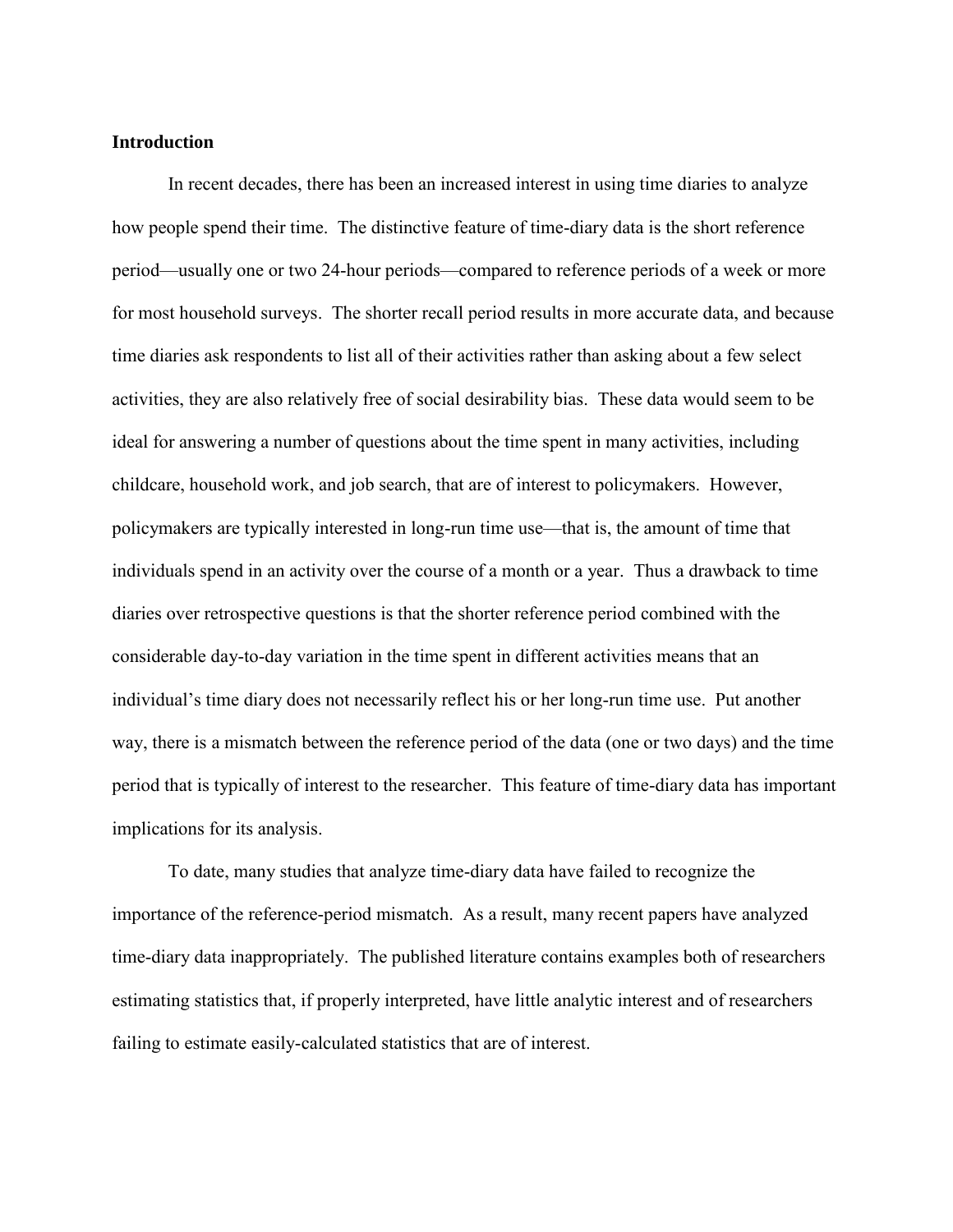The purpose of this paper is to provide guidance to time-use researchers on what can and cannot be estimated from time-diary data. For the most part, we focus on data collected for a single day from a single member of a household as is done in the American Time Use Survey  $(ATUS)^{1}$  This framework brings out the statistical issues in sharpest relief. We begin by examining the most common type of analysis, where time spent in an activity is the dependent variable. We then turn to analyses that are becoming more common in which time use is an explanatory variable. Finally, we consider issues related to survey design, such as what researchers can learn from time-use surveys that collect data from multiple household members or for multiple days compared with surveys that do not collect this information.

#### **Time-Use as a Dependent Variable**

 $\overline{a}$ 

The time-use of a population of individuals can be thought of as a collection of persondays. For example, in 2008 the civilian non-institutional population of the U.S. ages 15 and older was 238 million, which translates into 87 billion person days. It is straightforward to use data collected for a single day per respondent to estimate summary measures over the population of person-days. Taking means and medians as examples of summary measures and using 2008 ATUS data, we estimate that the mean time spent doing household activities was 106 minutes per person-day and the median time was 60 minutes. However, researchers are usually interested in time use over a period of time that is long enough to reflect the long-run decision making of individuals and households—that is, researchers are typically interested in person-months or person-years, rather than person-days. Given this mismatch between the period of interest and

 $<sup>1</sup>$  To briefly describe the ATUS: One respondent is chosen from each sample household. The respondent is asked to</sup> take the interviewer through his or her day for one 24-hour period (beginning at 4 AM in the ATUS). The respondent describes each activity, which the interviewer records. For each episode the duration of the activity is also recorded. The activity descriptions are then coded.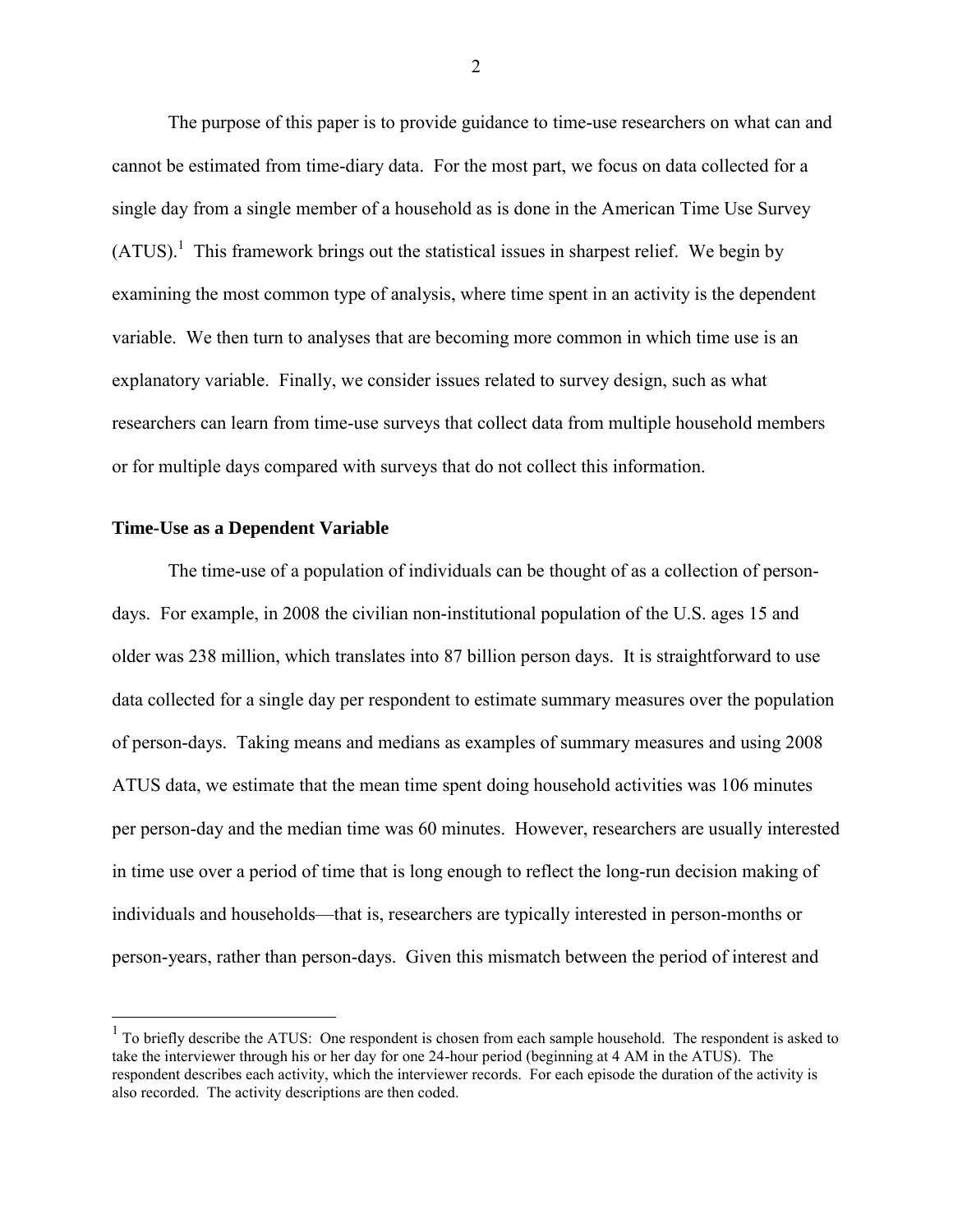the reference period of the data, it is important to know what summary measures can be estimated from person-day data that allow us to make inferences about time use over a personyear.

To illustrate, consider the two measures of central tendency mentioned above—the mean and the median. Estimates of long-term mean time use follow immediately from the short-term estimates. Estimated mean annual time spent by individuals in household activities in 2008 is clearly 366 x 106 minutes per year. In contrast, it is impossible to estimate median annual time use from daily data because there is no necessary relationship between the percentiles of the distribution of daily time use and the distribution over longer periods. To illustrate, suppose that every person in the population does a certain activity only once per week. The median time spent in the activity is zero for the population of person days even though every person in the population spends time doing the activity each week.

More generally, we seek to provide guidelines as to when it is possible to make inferences about the time use of individuals from a sample of person days. To generalize from the above examples, let  $t_{id}^a$  denote total time spent in an activity of interest *a* ( $a \in A$ ) by person *i*  $(i = 1, \ldots, I)$  on day  $d (d = 1, \ldots, D)$ . Let  $t_{id}^A$  denote the vector whose elements are  $t_{id}^a$  for all  $a \in A$ ,  $T_{1D}^A$  denote the set of  $t_{id}^A$  for all activities for all person days in the population, and let  $T_i^A \n\subset T_{1D}^A$ denote the set of days for person *i*, where  $\int_{-1}^{1} T_{id}^A = T_{ID}^A$ *ID I*  $\bigcup_{i=1}^{I} T_{id}^{A} = T_{ID}^{A}$ . The population  $T_{ID}^{A}$  describes the sampling frame of the ATUS and many other time use surveys, which typically collect only one or two diaries per person. As our interest will be in one or two activities at a time, for the most part we confine our discussion to the population  $T_{ID}^a$ —the time spent engaged in activity *a*—and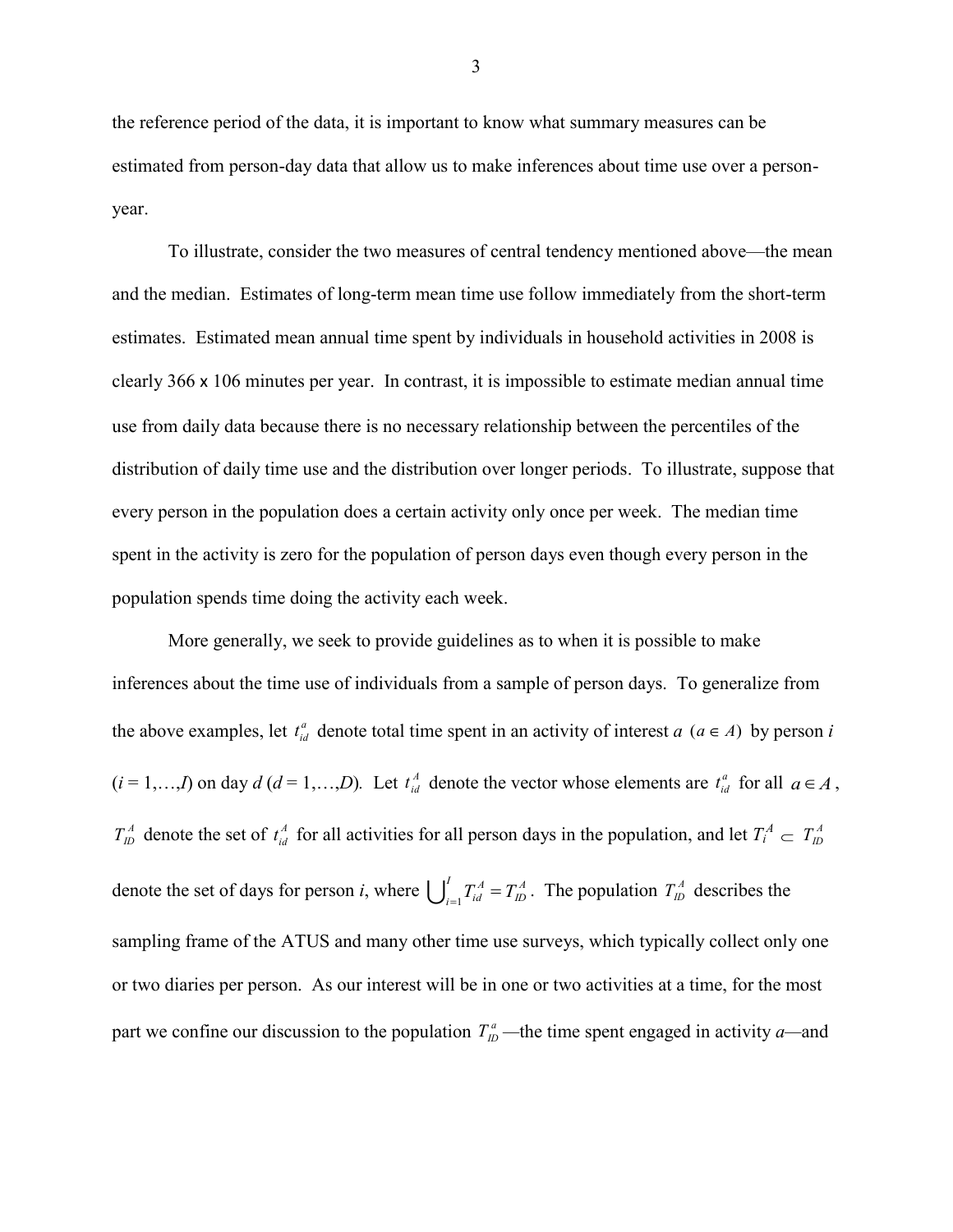omit the superscript except where necessary for clarity. Finally, let  $g(T)$  be a statistic of interest to the researcher that is defined over a set of days, *T*.

We would like to know the conditions under which the statistic  $g(T_D)$  calculated over a sample of person-days can be used to make inferences about the long-run time use of individuals. Let  $T_{ID} = \mathcal{R}_{1}, T_{2}, \cdots, T_{I}$  denote the long-run time use by the *I* individuals in the population, where  $\overline{T}_i = \overline{t}_i^1, \overline{t}_i, \dots, \overline{t}_i$  and  $\overline{t}_i = \frac{1}{D} \sum_{i=1}^D$  $\sum_{i=1}^{n} I_{id} = \sum_{i=1}^{n} t_{id}$  $\bar{t}_i = \frac{1}{D} \sum_{d=1}^{D}$  $\frac{1}{D} \sum_{i=1}^{D} t_{id}$ . Put another way,  $\overline{T_i}$  is an artificial construct that represents the time spent in the activity by person *i* that would result if there were no day-to-day variation and he or she spent the same amount of time (his or her long-run average) in the activity every day. We can estimate average long-run time use from a sample of person days if:

$$
(1) \qquad g(T_{ID}) = g(\overline{T}_{ID}).
$$

This condition simply states that it is possible to make inferences about individuals' long-run time use from a sample of person days if the day-to-day variation does not affect the value of the statistic.

A couple of examples will illustrate the point. The mean clearly satisfies this condition:

$$
g(T_{ID}) = \frac{1}{I \times D} \sum_{i=1}^{I} \sum_{d=1}^{D} t_{id} = \frac{1}{I} \sum_{i=1}^{I} \left( \frac{1}{D} \sum_{d=1}^{D} t_{id} \right) = \frac{1}{I} \sum_{i=1}^{I} \bar{t}_{i} = g(\overline{T}_{ID}).
$$

The earlier example of the once-per-week activity makes it clear that the median does not satisfy this property. The variance is another example of a function that does not satisfy this property. To see this, decompose *tid* as follows:

(2)  $t_{id} = m_i + e_{id}$ 

where  $m_i = E_d(t_{id})$  is the long-run average deviation of individual *i*'s time spent in the activity of interest and  $e_{id}$  is the deviation from  $m_i$  for a given day. Note that  $m_i$  and  $e_{id}$  are orthogonal, that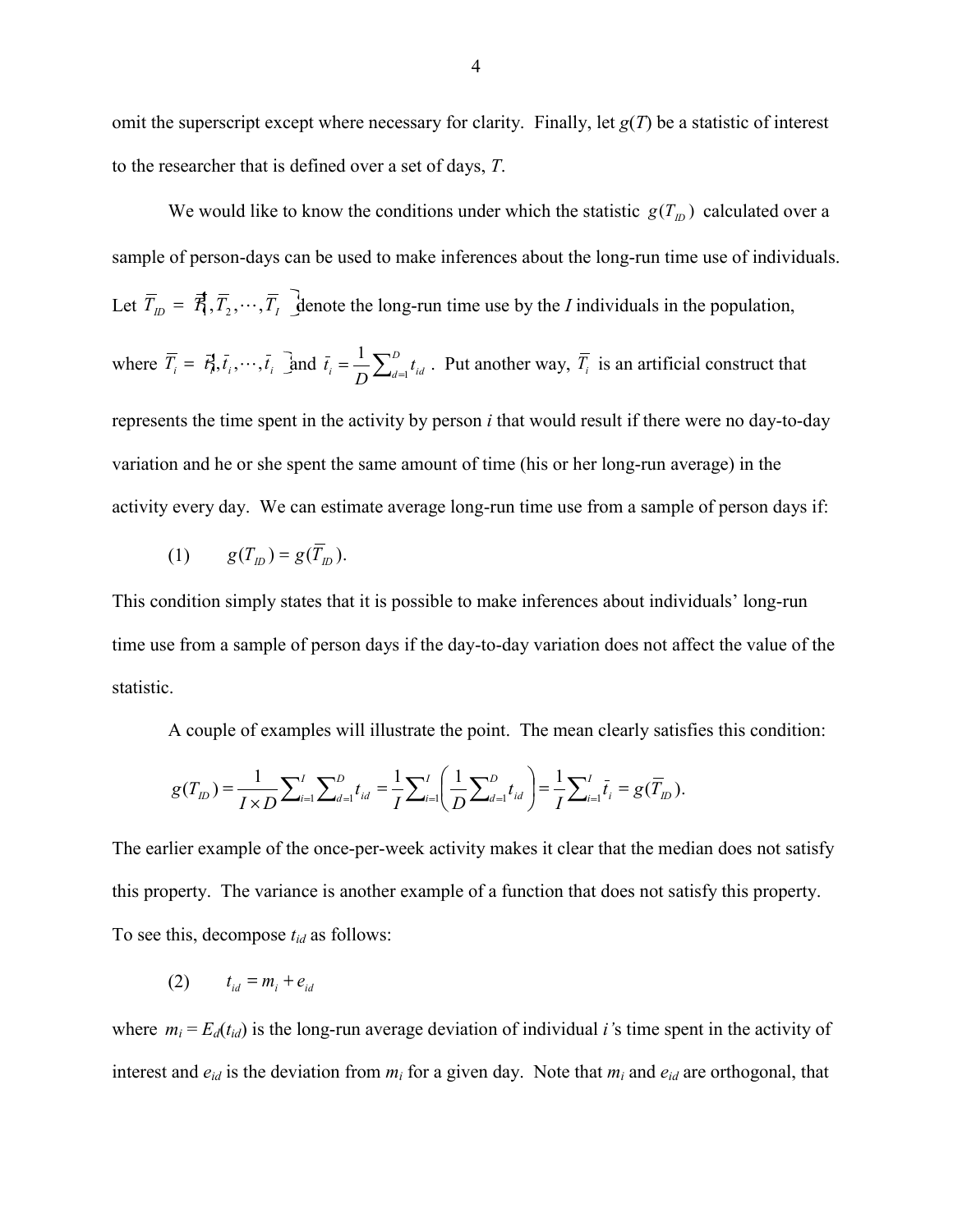(2) is true by construction, and that we have made no assumptions about the time-series structure of the disturbances. Letting  $g(T) = Var(T)$  and noting that  $e_{id} = 0$  for each  $T_i$ , then:

$$
g(T_{ID}) = Var(m_i + e_{id}) = Var(m_i) + Var(e_{id}) \neq Var(m_i) = g(\overline{T}_{ID}),
$$

which means that we cannot estimate the variance of the long-run time use of individuals from a population of person-days.

However, even though point estimates of the variance of long-term time use are not identified, it is possible to bound the variance. The addition of covariates *X* will help establish the lower bound, so we modify (2) to include covariates:

(2') 
$$
t_{id} = L(X_i) + m_i + e_{id}
$$
,

where  $L(X)$  is the long-run mean of  $t_{id}$  conditional on X,  $m_i$  is redefined to equal the long-run average deviation of individual *i*'s time use from  $L(X)$ , and  $e_{id}$  is the deviation from  $(L(X) + m_i)$ for a given day. Note that  $L(X)$ ,  $m_i$ , and  $e_{id}$  are all mutually orthogonal. It is clear from equation (2') that the residual components  $m_i$  and  $e_i$  are not identified in cross-sectional data. Letting  $Var(t_i)$  denote the variance of long-term time use across individuals, consider two polar cases. If there is no day-to-day variation, then  $e_{id} = 0$  for all members of the population,  $Var(t_i) =$  $Var(L(X_i))$  +  $Var(m_i)$ , and all variation in the data reflects permanent differences between individuals. If on the other hand  $m_i = 0$  for all members of the population, then  $Var(T_{ID}) =$  $Var(L(X_i))$  and all residual variation is day-to-day variation, which vanishes as averages are taken in the long run. This implies:

$$
(3) \quad Var(L(X_i)) \leq Var(\bar{t}_i) \leq Var(t_{id}).
$$

The lower bound can be estimated by computing the variance of predicted time use from a regression of the *tid* on the *X<sup>i</sup>* . An illustration of this bounding, and an extension to multi-person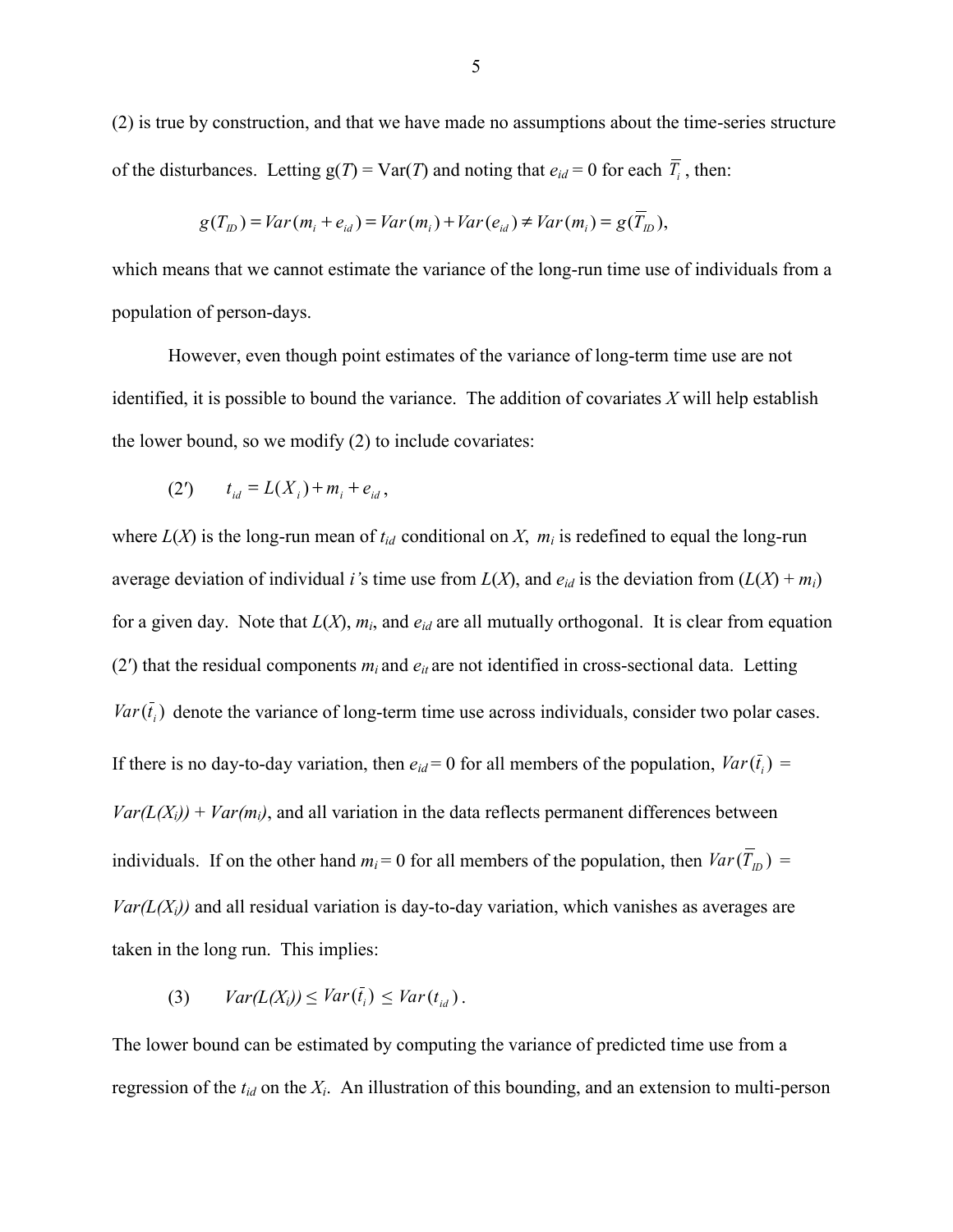households, can be found in Frazis and Stewart (2009) in the context of incorporating household production into income inequality measures.

## *Regression Functional Forms and Reporting*

The ability to estimate means of long-run time use from a sample of daily observations implies that researchers can estimate the effect of covariates on time use using regression analysis. That said, the distinctive features of time-use data have implications for the functional form of regression functions. For some activities it makes sense to assume that *L(X)* in (2′) is strictly greater than zero. This would be the case for activities such as childcare done by parents and time spent working by the employed. Now let  $S_d(X)$  denote the corresponding expectation for a given day *d*. While it is obvious that the functional form of the  $S_d(\cdot)$  implies a functional form for  $L(\cdot)$ , the reverse is also true. If, as is commonly assumed,  $L(X)$  is linear, then the  $S_d(X)$ function will also almost always be linear.<sup>2</sup>

This implies that the long-term expectation,  $L(X)$ , can be consistently estimated using OLS on a sample of person-day data,  $t_{id}$ <sup>3</sup>. This is true despite the possibility that a large proportion of *tid* observations have a zero value. In contrast, and somewhat ironically, estimation techniques for limited dependent variables that assume a non-linear functional form, such as the Tobit, will be inconsistent. For a comparison of OLS and Tobit, see Stewart (2009).

Another specification issue is whether to estimate means and regression coefficients separately for weekends and weekdays. This is sometimes done on the grounds that these days are very different from each other. Although separate estimation can be justified, it raises the issue of how to report results. It is not uncommon for researchers to report means and

 $\overline{a}$ 

<sup>&</sup>lt;sup>2</sup> One can construct cases where the non-linearities of different  $S_d$  functions exactly cancel each other out. However, this will only happen coincidentally.

 $3$  OLS, however, will be inefficient due to the non-normality of the residuals.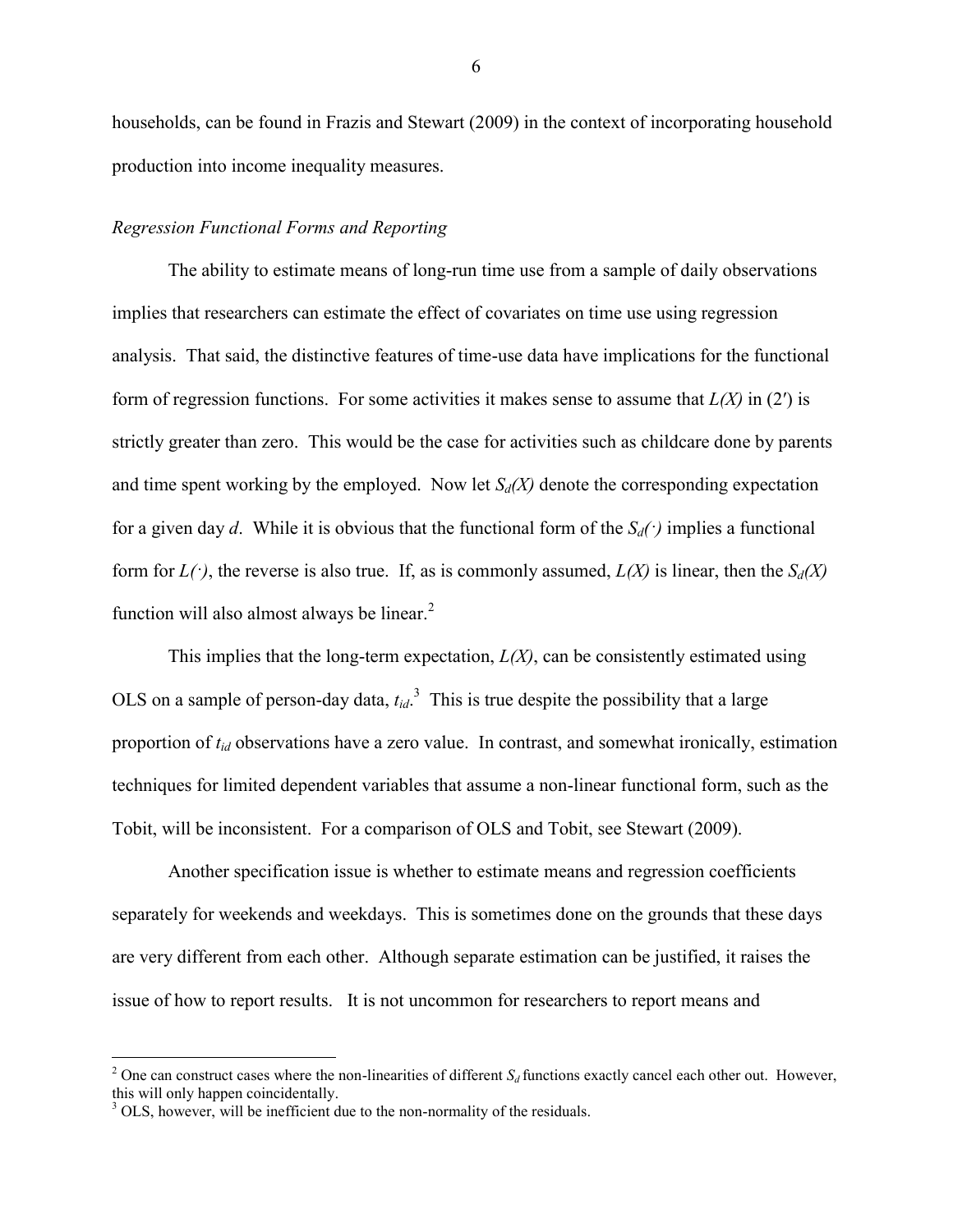regression coefficients separately for weekends and weekdays with no mention of overall means or the effect of covariates on overall time use (for example, Kalenkoski, Ribar, and Stratton, 2007; Kimmel and Connelly, 2007; Connelly and Kimmel, 2009; and Vernon, 2010). Yet there is no reason not to report overall effects. Assuming (for convenience) time use is homogenous within weekdays and weekend days, it is a straightforward consequence of the linearity of means that weekly mean time use can be estimated as  $w(t) = 5S_D(t_{iD}) + 2S_E(t_{iE})$ , where *S* denotes the daily mean, *D* denotes weekday and *E* denotes weekend. More importantly, it is not clear how one should interpret the separate coefficients. The effect of a covariate on, say, weekend time use can be thought of as the combined effect of the effects of the covariate on overall time use and on the weekday-weekend distribution of time spent in the activity. Overall time-use is relevant for most policy-related questions, and substitution effects can shed light on how people rearrange their schedules in response to outside influences. But it is not clear what questions the combined effects address.

## *Short-run Time Use*

 $\overline{a}$ 

Focusing on short-run time-use is appropriate when the researcher is interested in the shifting of activities between days. For example, Connolly (2008) uses ATUS data to examine how workers shift work and leisure activities in response to changes in the weather.<sup>4</sup> She finds that people shift work activities from sunny days to rainy days, while leisure activities are shifted in the opposite direction. To illustrate the use of single-day data in analyzing substitution, consider the following regression equation:

<sup>&</sup>lt;sup>4</sup> Other researchers (Hamermesh, et al, 2008 and Stewart, 2010) have examined the timing of activities within a day. Hamermesh, et al, examined how light cues, television schedules, and the synchronization of work activities across time zones affect the timing of work and leisure activities. Stewart examines how work schedules affect when during the day that mothers spend time with their children and how mothers adjust their schedules to spend time with their children at more-preferred times of day.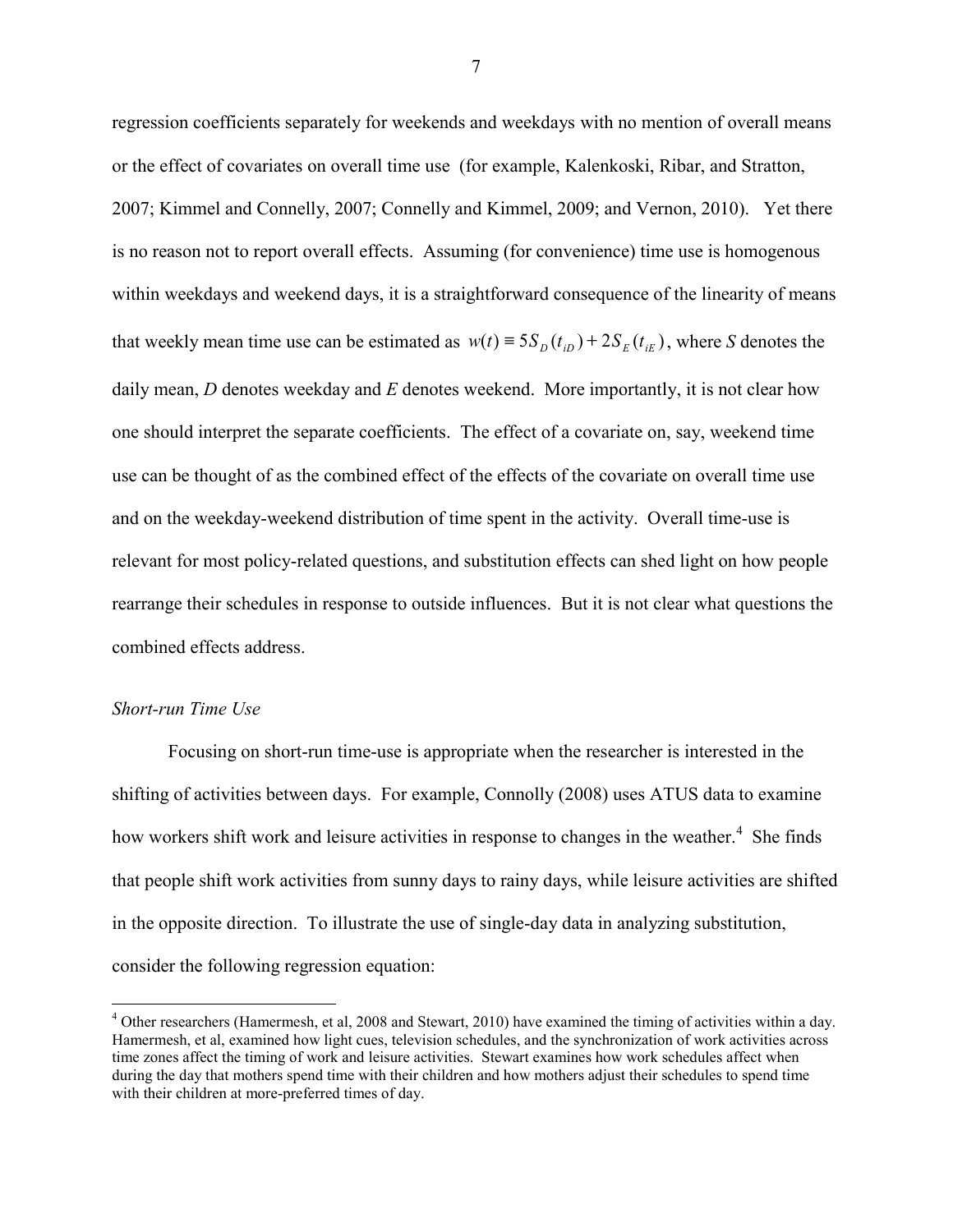(4) 
$$
t_{id} = X_i \beta + (X_{id} - X_i) \gamma + m_i + e_{id}
$$

where  $X_i$  denotes the mean value of covariate  $X$  across time and  $X_{id}$  denotes the value on day  $d$ . The person fixed-effect  $m_i$  may be correlated with  $X_i$  –in the Connolly (2008) example, persons who spend above-average time in leisure may migrate to low-precipitation areas—but the parameter of interest  $\gamma$  will be consistently estimated if  $(X_{id} - X_i)$  is uncorrelated with  $e_{id}$ .

Because Connolly is interested in the short-run responsiveness of time-use to shocks in a covariate, there is no mismatch between the reference period and the period of interest. Accordingly, summary measures that do not satisfy equation (1), such as coefficients from median regressions or the probability that  $t_{id} > 0$ , may be of analytic interest.

## **Time Use as an Independent Variable**

Several recent studies have included time use as an explanatory variable (Pinkston and Stewart 2009, Christian 2009, Hersch 2009, Hamermesh 2010). This use of the data opens up new avenues of research, but there are potential problems with using time use as an independent variable.

Most fundamentally, where the dependent variable is a long-term outcome such as obesity (Pinkston and Stewart 2009) or wages (Hersch 2009), OLS estimates of the coefficients on short-term time-use cannot be interpreted causally. Consider the equation

$$
(5) \t Y_i = X_i \beta + t_{id} \gamma + u,
$$

where  $Y_i$  is a long-term outcome (such as obesity) for person *i*,  $X_i$  is a vector of covariates,  $t_{id}$  is time-use in an activity of interest (such as exercise) by person *i* on diary-day *d,* and *u* is a residual. By itself we would expect a single day's exercise (*tid*) to have a negligible effect on obesity (*Yi*).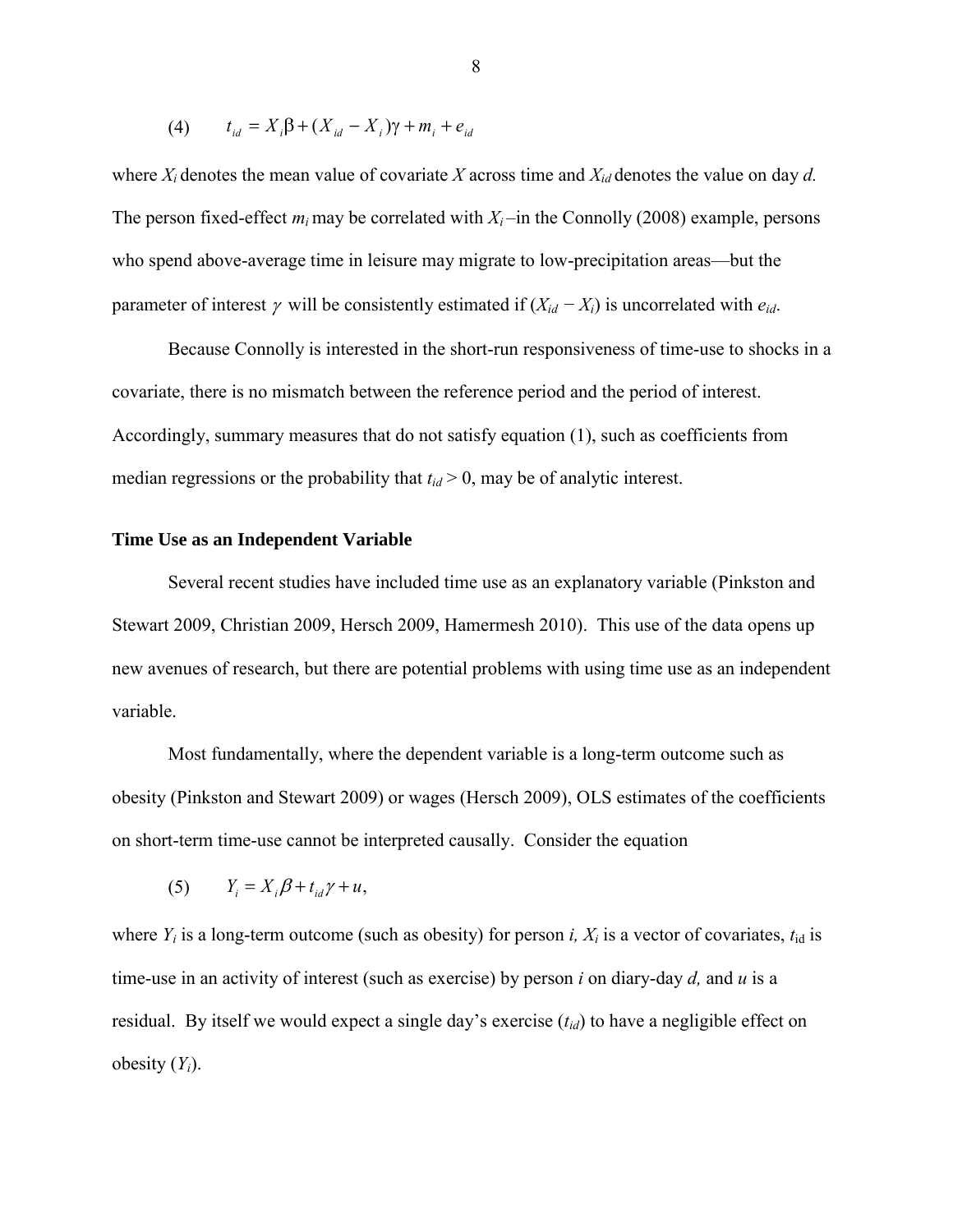Even though daily time use has little effect on  $Y_i$ , it can be considered a proxy for the true variable of interest,  $t_i$ , the long-term average time-use of person  $i$ . As implied by the decomposition in equation (2), *tid* will differ from *m<sup>i</sup>* by the residual *eid* which is uncorrelated with  $m_i$ . Thus use of  $t_{id}$  rather than  $m_i$  is an example of classical measurement error. If there is a single time-use variable in the regression, we have the familiar errors-in-variables result that the coefficient on *tid* will be attenuated toward zero.

With multiple time-use variables on the RHS, in general nothing can be said about the direction of the bias. Klepper and Leamer (1984) show that in the case where the measurement errors of the different variables are uncorrelated, the true coefficients can be bounded only if (5) and the reverse regressions formed by regressing one of the *tid* variables on *Y* and the other *t*id variables all imply the same signs on the γ vector. The bounds are the regression and reverseregression coefficients. With time-use variables the situation is even less favorable, as the *eid* variables for different activities will usually be correlated with each other. In this case, the bounds will be looser than those of Klepper and Leamer. It is straightforward to construct examples where the probability limit of an estimated coefficient will have an incorrect sign even when the regression and all reverse regressions imply the same sign on all time-use variables.

We suggest two solutions. The first is to group the data into cells based on observed characteristics (for example, age, education, and sex) and estimate (5) using cell means rather than individual data. It is important to make sure that cells are sufficiently large and that the day-of-week representation is correct. Faberman (2010) provides an example of this approach.

The second is to use instrumental variables (IV). IV has the added advantage that it also corrects for any reverse causality between *Y* and *t<sup>i</sup>* . It is important to note that the instruments should predict long-term time-use rather than short-term. For example, Pinkston and Stewart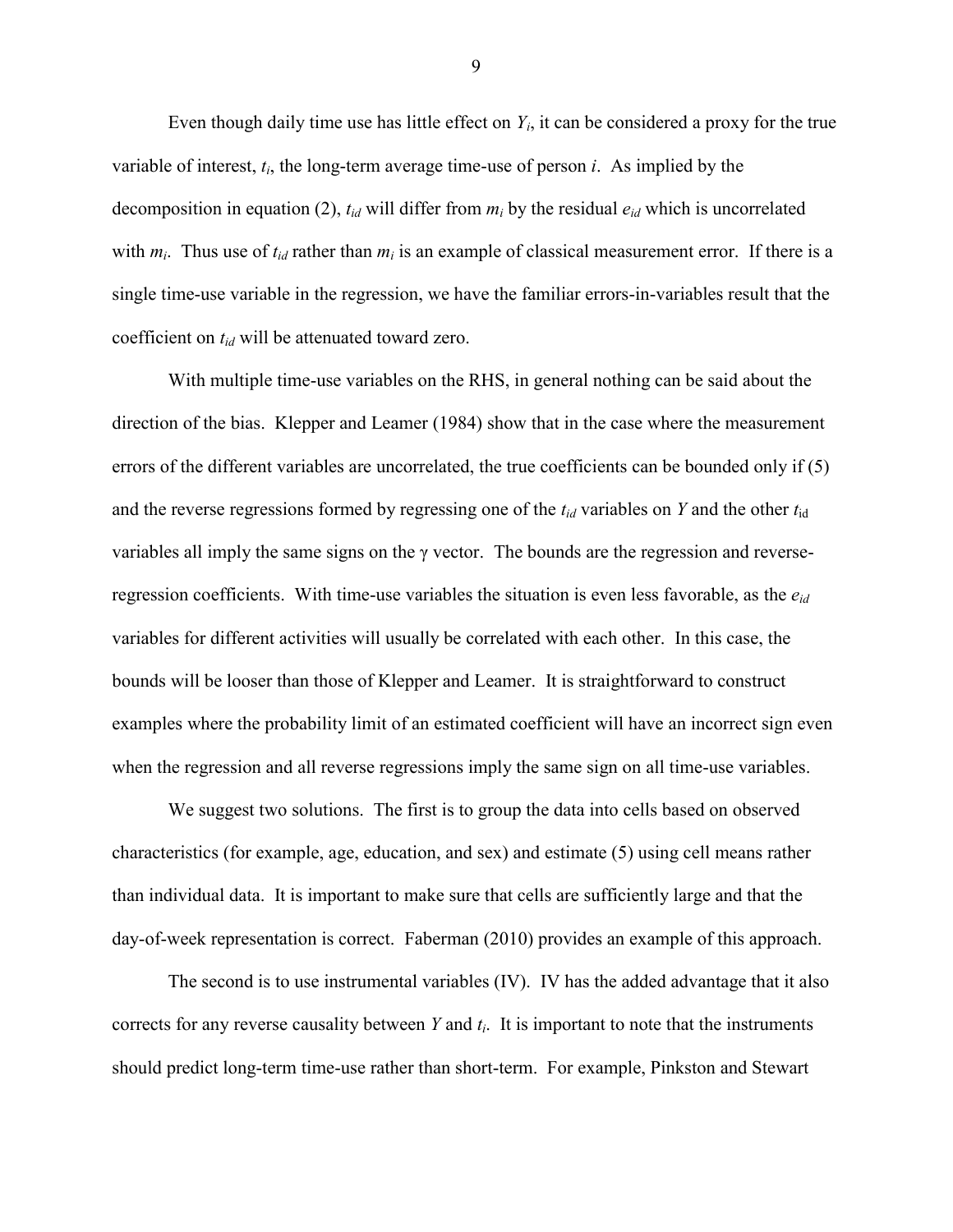(2009) use climate information (average temperature and rainfall) as instruments for time spent watching TV in their analysis of obesity, rather than using the weather on the diary day.

Some interesting issues arise when time spent in one activity is an explanatory variable for time spent in another activity (for example, Christian 2009). Consider the equation

$$
(6) \t t_{id}^a = \alpha + \beta t_{id}^b + u_{id},
$$

where time spent in activity *a* (exercising in Christian's example) is a function of the time spent in activity *b* (commuting in Christian's example) and, for simplicity, no other covariates. From  $(2)$ ,  $t_{id}^a = m_i^a + e_{ia}^a$ *id a i*  $t_{id}^a = m_i^a + e_{id}^a$  and  $t_{id}^b = m_i^b + e_{id}^b$ *id b i*  $t_{id}^b = m_i^b + e_{id}^b$ , so defining  $\beta$  as the population linear regression coefficient we have

$$
(7) \quad \beta = \frac{Cov(t_{id}^a, t_{id}^b)}{Var(t_{id}^b)} = \frac{Cov(m_i^a, m_i^b) + Cov(e_{id}^a, e_{id}^b)}{Var(m_i^b) + Var(e_{id}^b)} = \frac{Var(m_i^b)\beta_m + Var(e_{id}^b)\beta_e}{Var(m_i^b) + Var(e_{id}^b)}
$$

where  $(m_i^b)$  $(m_i^a,m_i^b)$ *b i b i a*  $\sum_{m}$  =  $\frac{Cov(m_i, m_i)}{Var(m_i)}$  $\frac{Cov(m_i^a, m_i^b)}{Cov(m_i^b, m_i^b)}$  and  $(e_{id}^b)$  $(e_{id}^a,e_{id}^b)$ *b id b id a*  $e^{i\theta} = \frac{Cov(e_{id})}{Var(e)}$  $\frac{Cov(e_{id}^a, e_{id}^b)}{E(e_{id}^b)}$  are the coefficients from regressions of  $m_i^a$  on

 $m_i^b$  and of  $e_{id}^a$  on  $e_{id}^b$ , respectively. Thus the coefficient estimated by OLS using ATUS-type time-diary data is a weighted average of the coefficient showing the linear relationship of long run variation between the two activities and the coefficient showing the relationship of day-today variation. The different coefficients answer different questions— $\beta_m$  shows the extent to which people who spend more total time commuting spend more or less total time exercising*,*  while  $\beta_e$  shows the extent to which people spend time exercising and commuting on the same days conditional on long-run total time in the activities. Either coefficient may be of interest, but it is hard to imagine what question the weighted average (with the value of the weights unknown) would answer.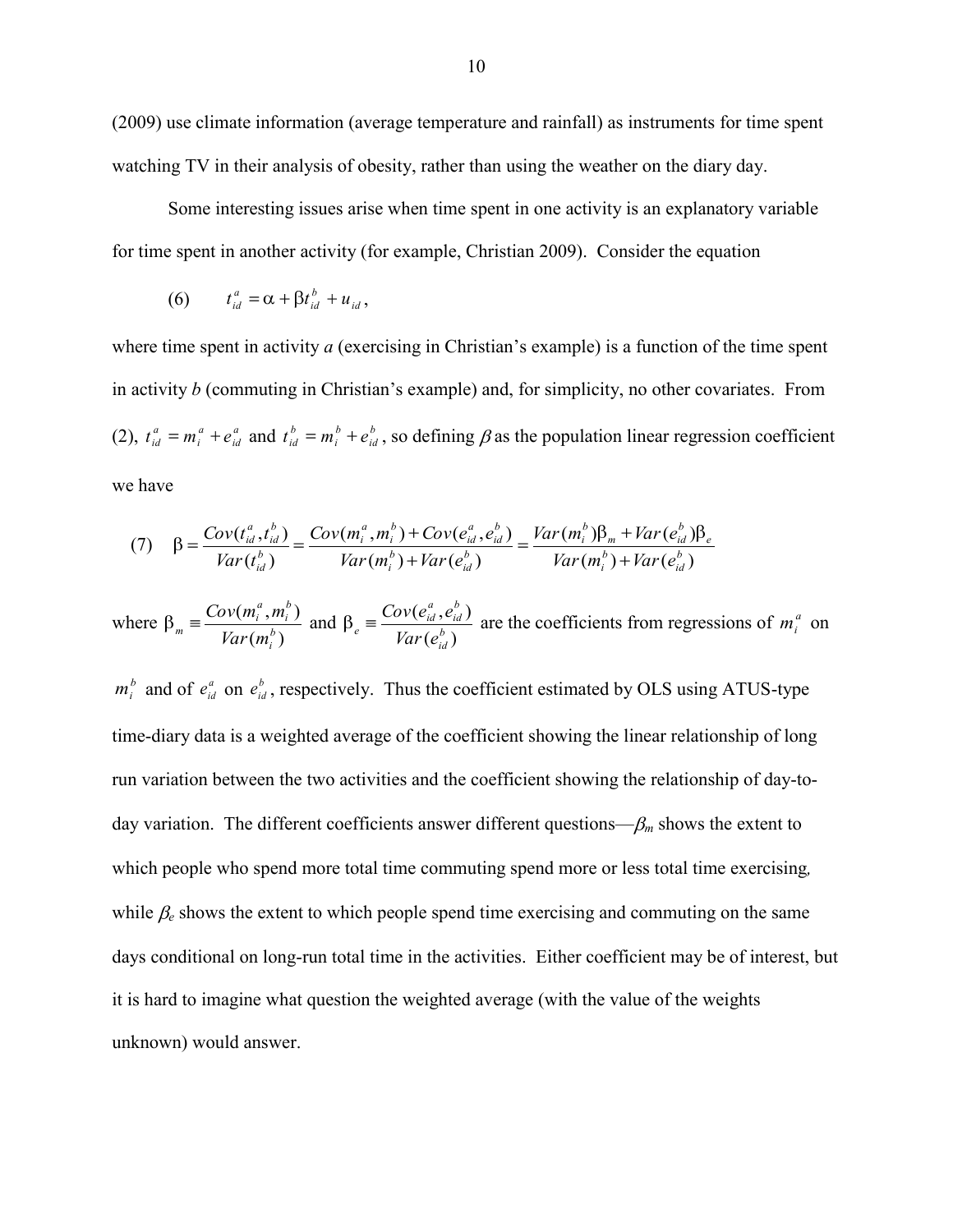Instrumental variables may be used to estimate either  $\beta_m$  or  $\beta_e$ . Christian (2009) uses daily traffic accidents, which are presumably dominated by short-term variation, as an instrument for short-run variation in commuting, thus estimating  $\beta_e$ . Longer-run exogenous factors could be used as instruments for  $\beta_m$ .

## **Survey Design Issues**

As mentioned in the introduction, time-use surveys outside the United States typically interview more than one household member, interview across multiple days, or both. Surveys in South Africa and Thailand interview multiple household members for a single day. The UK, German and Australian time-use surveys collect data on multiple household members for multiple days. In contrast, the ATUS collects data on one household member for one day, which Connelly and Kimmel (2009) describe as a —near-fatal flaw."

#### *Multiple Household Members*

At first glance, the availability of data on spouses would seem to allow researchers to estimate how the spouse's time use affects own time use (this is the goal of Connelly and Kimmel 2009, for example). However, we face essentially the same issue as we do when an individual's own time use is on both sides of the regression equation. Consider the following modification of (6):

$$
(6') \qquad t_{id}^H = \alpha + \beta t_{id}^W + u_{id},
$$

where here *i* denotes a household rather than an individual, the *H* superscript denotes the husband and *W* denotes the wife. An OLS regression of (6′) will estimate a weighted average of  $\beta_m$ , which in this context is the long-run association between husband's and wife's time in a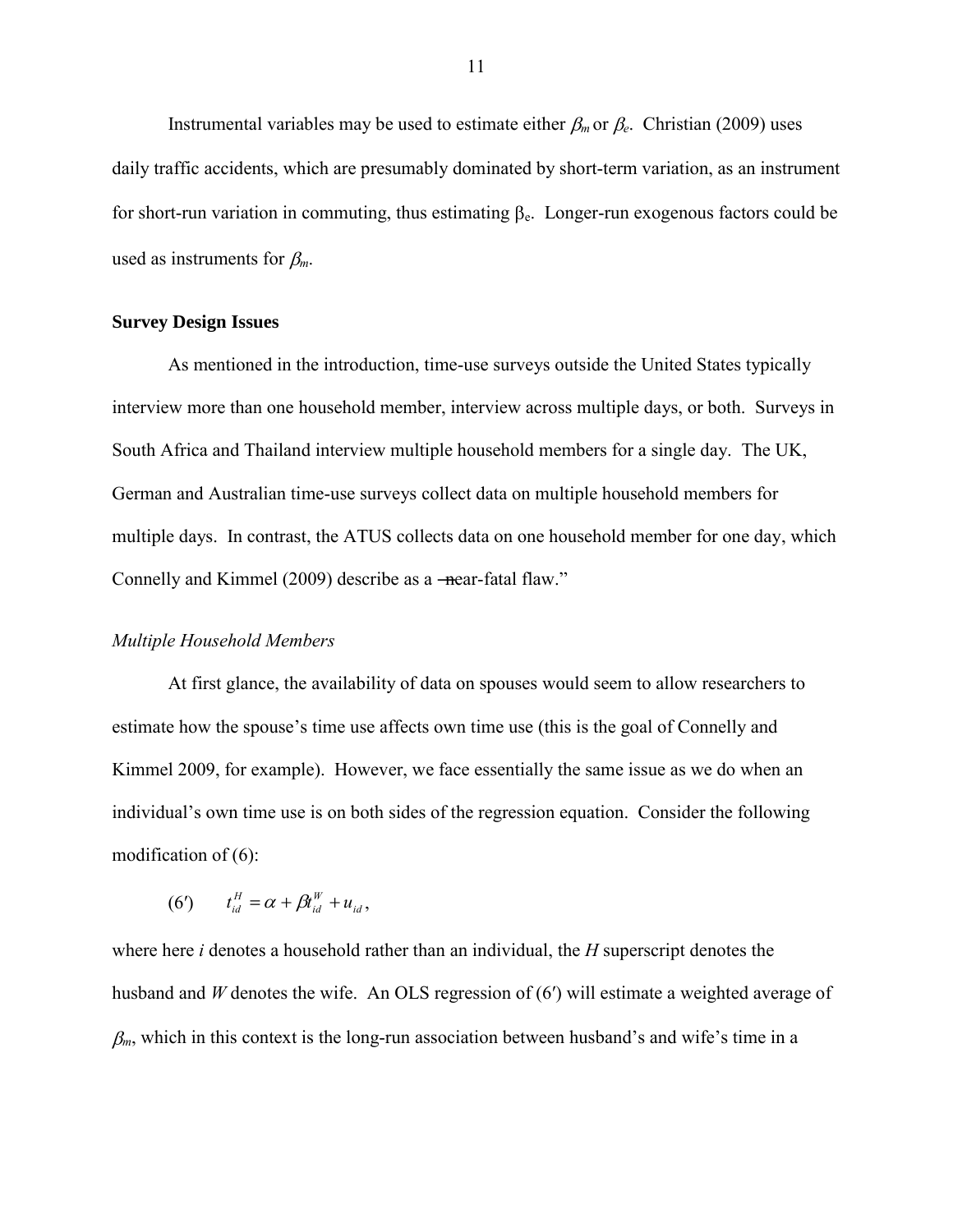given activity, and  $\beta_e$ , which measures the association between husband's and wife's deviations from their long-run means for that activity.<sup>5</sup>

As above, IV estimation may be used to estimate either  $\beta_m$  or  $\beta_e$ . But note that it is not necessary to have data on both the husband and the wife to apply IV. Predicted values (either of long-run means or of deviations from means) can be generated from a sample of husbands (wives) and applied in a 2SLS regression of wives' (husbands') time-use. Thus there is little that can be learned from time diary data surveys that collect diaries from multiple household members compared to surveys that collect diaries from only one person per household.<sup>6</sup>

### *Multiple Days*

 $\overline{a}$ 

Many time-use surveys collect data on multiple days from either a single respondent or multiple household respondents. The most common arrangement is for respondents to be interviewed on two days, either consecutive days or one weekday and one weekend day.<sup>7</sup> The 2006 Netherlands survey collected data for seven consecutive days, but this is the only example we are aware of a large-scale survey collecting more than two days per respondent. High response burden and the resulting high non-response rate are obvious deterrents to this type of endeavor.

Given that long-term means and total time-use are already identified in single-diary datasets, surveys that collect multiple days add nothing along this dimension for summary measures of long-run time-use that satisfy equation (1). Further, the periods collected are also

 $<sup>5</sup>$  A brief examination of the literature did not reveal many cases of time-use data on couples being used to estimate</sup> (6'). Hook (2004) is one example.

<sup>&</sup>lt;sup>6</sup> Surveys with diaries from multiple household members can answer questions about how parents schedule work and family time within a day.<br><sup>7</sup> Australia, Japan, and Norway interview for two consecutive days. Sweden, Turkey, Latvia, Lithuania, Poland, and

Denmark interview for one weekday and one weekend day.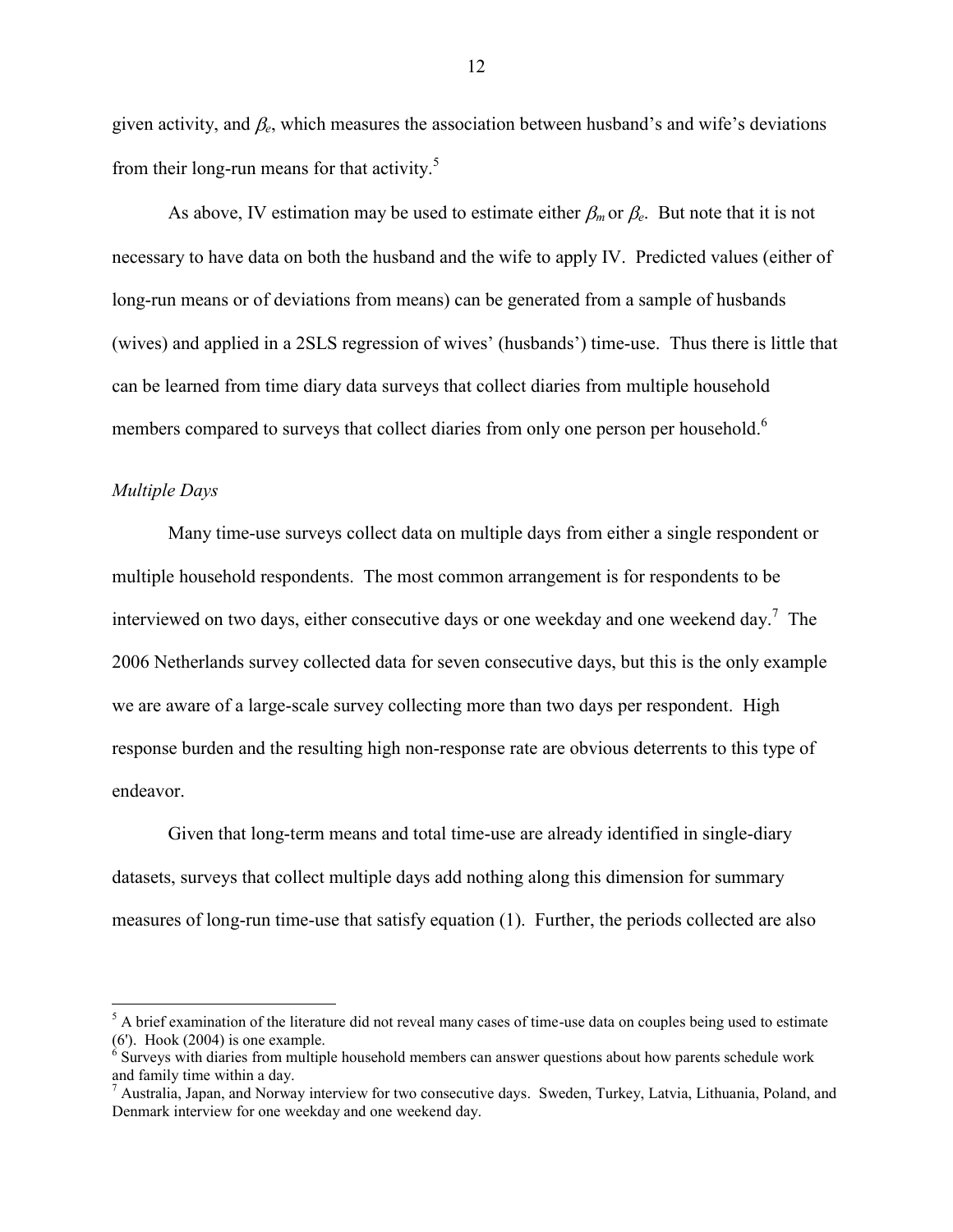typically too short to be considered measures of long-run time use from the viewpoint of estimating statistics that do not satisfy equation (1).

One rationale offered for collecting multiple days is to estimate variability in activities over time. The guidelines to the Harmonised European Time Use Surveys (Eurostat 2009) recommend collecting multiple days and state —Using only one diary day will also be acceptable, but in that case it is impossible to get any idea of intra-personal variation." However, we cannot learn much about intra-personal variability given the design of most multiple-day time-use surveys.

Estimation of parameters describing intra-personal variation in time-use with data collected for two days is only possible if time use can reasonably be assumed to be uncorrelated between the days sampled. Extrapolating equation (2) to two days, *d* and *d′*, note that the variance of  $t_{id}$  is  $Var(m_i) + Var(e_{id})$  and that the covariance of time-use between days *d* and *d'* is  $Var(m_i) + Cov(e_{id}, e_{id'})$ . In general,  $Cov(e_{id}, e_{id'})$  is unknown unless we can safely assume that it is zero. We can estimate  $Var(t_{id})$ ,  $Var(t_{id'})$ , and  $Cov(t_{id}, t_{id'})$  from a two-day-per-person sample, but the underlying parameters  $Var(m_i)$ ,  $Var(e_{id})$ ,  $Var(e_{id'})$ , and  $Cov(e_{id}, e_{id'})$  are not identified.

For most existing surveys that sample two days, independence is unlikely for two reasons. First, the days sampled are typically close to each other in time, which may result in either positive or negative covariances depending on the activity. Busy periods at work that require longer hours may extend over several days and cause positive covariances for market work. On the other hand, household tasks may only be necessary periodically, so if observed on one day they would be unlikely to be observed on surrounding days, with a consequent negative covariance.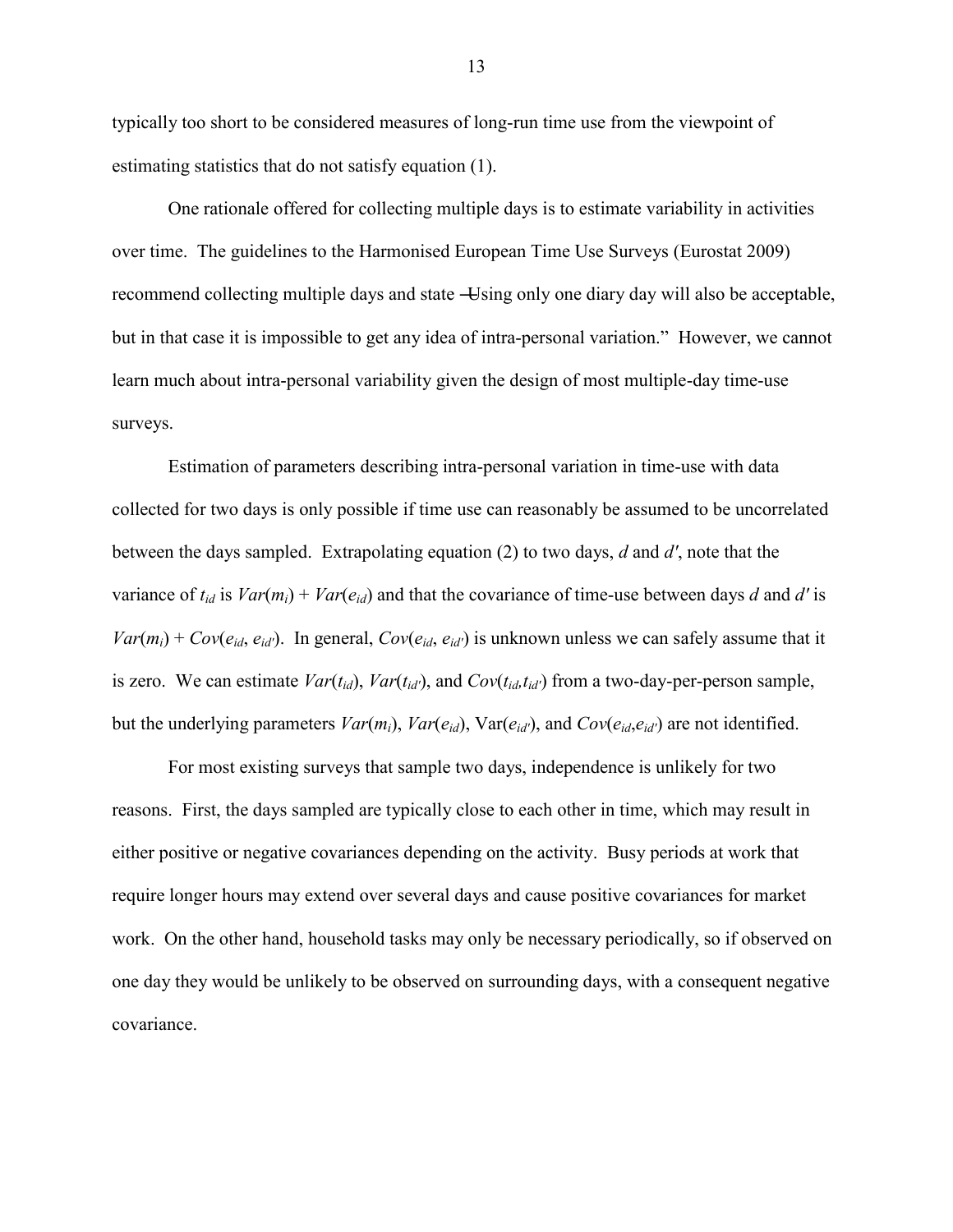The second, more subtle, reason is that some surveys intentionally sample two different days of the week, for example one weekday and one weekend-day. With this type of sampling, even for days that are widely separated from each other, time-use may be correlated if persons have regular weekly schedules that vary across the population.

We first examine what can be estimated if activities on the sampled days are uncorrelated. As before, we decompose time use on a diary day into its components. Specifically, we redefine *d* to be a day of the week (*d=*1,…,7), let *w* denote a specific week, and rewrite the decomposition in equation (2) as follows (again omitting covariates for simplicity):

(2") 
$$
t_{idw} = m_i + e_{id}
$$

$$
= M + \dot{m}_i + \dot{N}_d + \dot{n}_{id} + e_{idw}
$$

where *M* is the population mean time spent in the activity;  $\dot{m}_i (= m_i - M)$  is the deviation of individual *i*'s time use from the population mean, *M*;  $\dot{N}_d$  is the population mean deviation from *M* on a particular day of the week *d*; and  $\dot{n}_{id}$  is the average deviation from the person *i* mean time  $m_i$  on day of the week *d* net of the population day effect ( $\dot{n}_{id} = \bar{t}_i - M - \dot{m}_i - \dot{N}_d$ ), and  $e_{idw}$  is the residual from the day-of-the-week mean. Note that by construction,  $\sum_{i=1}^{n} m_i = 0$ *I*  $\dot{m}$ <sub>*i*=1</sub> $\dot{m}$ <sub>*i*</sub> = 0,

$$
\sum_{d=1}^{7} \dot{N}_d = 0, \text{ and } \sum_{d=1}^{7} \dot{n}_d = 0.
$$

It is plausible to assume that  $Cov(e_{i d w}, e_{i d' w'}) = 0$  for two weeks, *w* and *w'*, that are sufficiently widely separated in time. Thus the covariance between the widely separated days, *d*  and d', is:  $Cov(t_{idw}, t_{id'w}) = E((\dot{m}_i + \dot{n}_{id} + e_{idw})(\dot{m}_i + \dot{n}_{id'} + e_{id'w})) = E(\dot{m}_i^2 + \dot{n}_{id} \dot{n}_{id'})$  $Cov(t_{idw}, t_{id'w'}) = E((\dot{m}_i + \dot{n}_{id} + e_{idw})(\dot{m}_i + \dot{n}_{id'} + e_{id'w'})) = E(\dot{m}_i^2 + \dot{n}_{id}\dot{n}_{id'})$  $Var(\dot{m}_i) + Cov(\dot{n}_{id}, \dot{n}_{id})$ .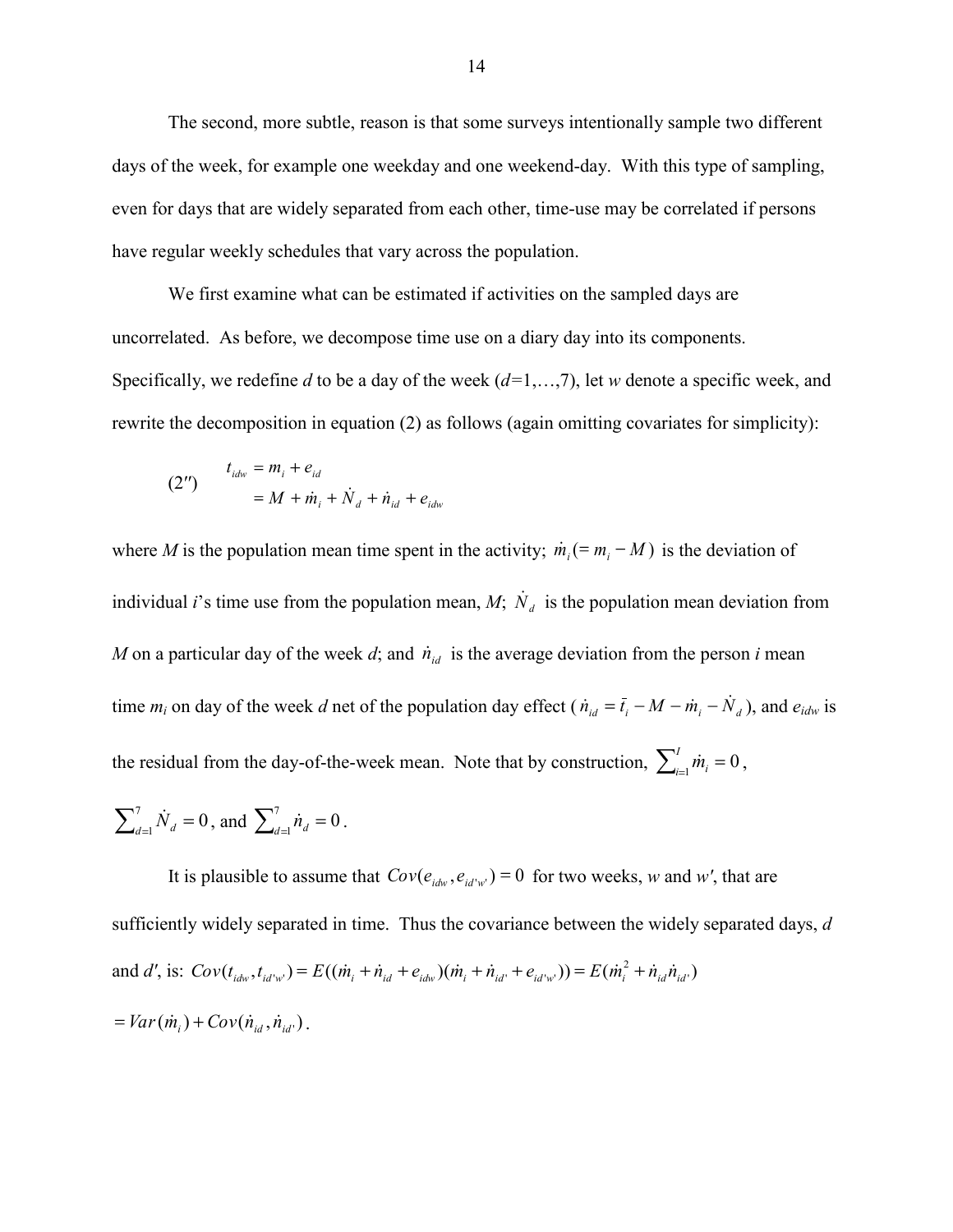Consider sampling two days at random from two weeks that are widely-separated in time each with probability 1/7. The average covariance between pairs of days is

$$
E_{d,d'}E(\dot{n}_{id}\dot{n}_{id'}) = E\left(\left(\frac{1}{7}\dot{n}_{i1} + \frac{1}{7}\dot{n}_{i2} + \dots + \frac{1}{7}\dot{n}_{i7}\right)\left(\frac{1}{7}\dot{n}_{i1} + \frac{1}{7}\dot{n}_{i2} + \dots + \frac{1}{7}\dot{n}_{i7}\right)\right) = E\left(\frac{(\sum_{d=1}^{7} \dot{n}_{id})^2}{7^2}\right) = 0.
$$

Thus for randomly-selected pairs of days in widely separated weeks, the covariance of time-use after subtracting day-of-week effects is:  $Cov(t_{idw} - \dot{N}_d, t_{id'w'} - \dot{N}_d) = Var(\dot{m}_i)$ , which means that day-to-day variation in time use can be disentangled from long-run variation.

Now consider a sampling scheme that is similar to those used in some existing surveys where one weekend-day ( $d= 1,2$ ) and one weekday ( $d'=3,...,7$ ) are chosen at random. We have:

$$
E_{d,d'}E(n_{id}n_{id'}) = E\left(\frac{n_{i1}\sum_{d'=3}^{7}n_{id'} + n_{i2}\sum_{d'=3}^{7}n_{id'}}{2\times 5}\right) \neq 0,
$$

so long-run variation in time-use is no longer identified.

If the survey design is such that time use on the days sampled is uncorrelated between days, one can identify both  $\beta_m$  and  $\beta_e$  in equation (7). In the regression

(8) 
$$
t_{id}^A - t_{id'}^A = \alpha_\delta + \beta_\delta (t_{id}^B - t_{id'}^B) + v_{idd'},
$$

the coefficient  $\beta_{\delta}$  will equal  $\beta_{e}$  in this case. As noted above, the  $Var(\dot{m}_i)$  and  $Var(e_{id})$ parameters (or rather  $Var(e_{idw} + \dot{n}_{id})$ , in the notation of (2'')) can also be identified in this case, so  $\beta_m$  can be identified by estimating (5) and substituting  $\beta_e$ ,  $Var(\dot{m}_i)$  and  $Var(e_{id})$  into (6).

If time use on the days sampled is correlated, the regression in equation (8) will not identify *βe*: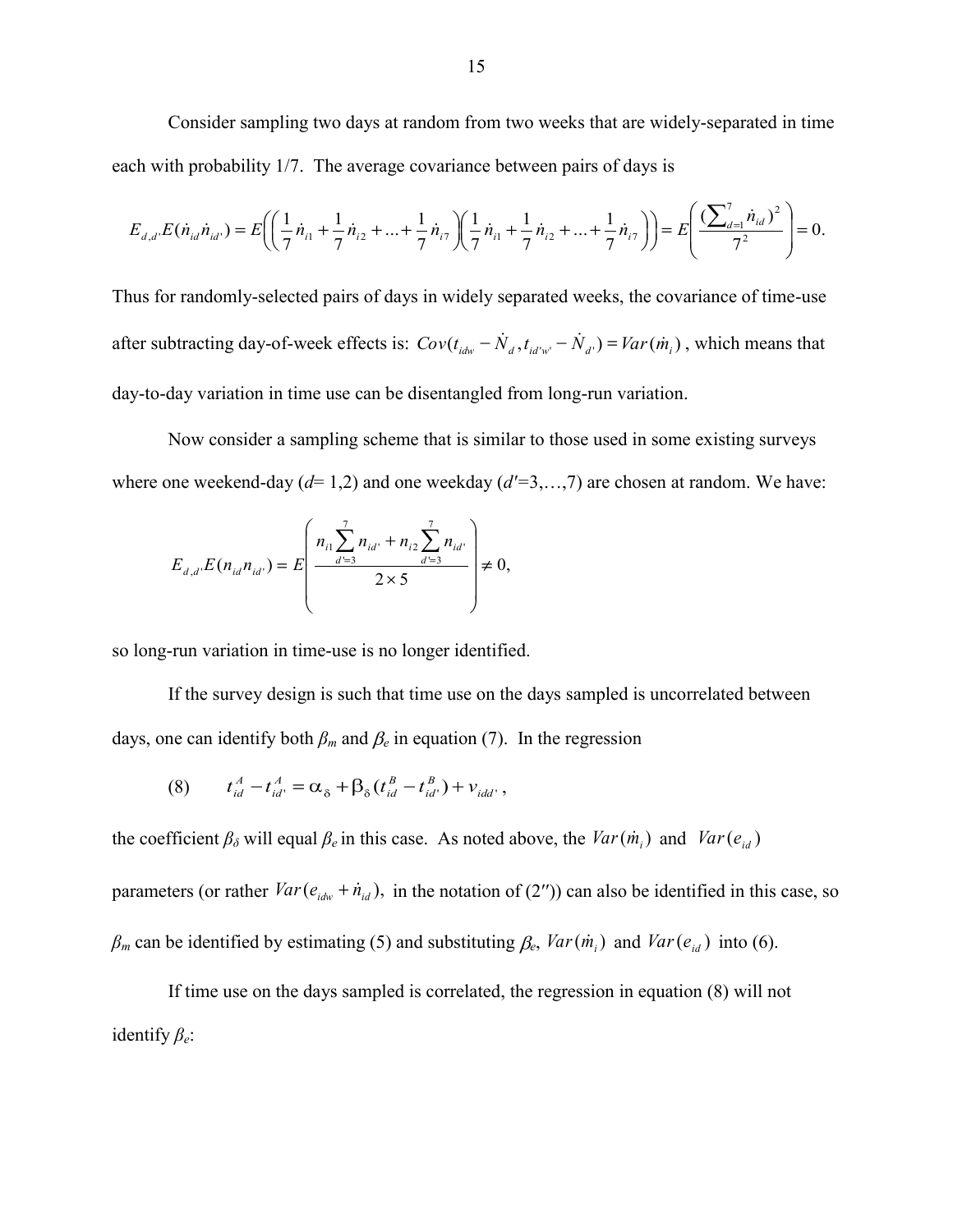$$
\beta_{\delta} = \frac{Cov(t_{id}^{A} - t_{id}^{A}, t_{id}^{B} - t_{id}^{B})}{Var(t_{id}^{B} - t_{id}^{B})} = \frac{Cov(e_{id}^{A} - e_{id}^{A}, e_{id}^{B} - e_{id}^{B})}{Var(e_{id}^{B} - e_{id}^{B})} = \frac{Cov(e_{id}^{A}, e_{id}^{B}) - Cov(e_{id}^{A}, e_{id}^{B})}{Var(e_{id}^{B}) - Cov(e_{id}^{B}, e_{id}^{B})},
$$

(using the decomposition (2) instead of (2'') for simplicity). The non-zero cross-day covariances  $(e_{id}^A, e_{id'}^B)$ *id*  $Cov(e_{id}^A, e_{id'}^B)$  and  $Cov(e_{id}^B, e_{id'}^B)$ *id*  $Cov(e_{id}^B, e_{id}^B)$  prevent identification of  $\beta_m$  and  $\beta_e$ .

Even with time-use correlated between days, collecting multiple days will tighten the upper bound of the long-run variance of  $t_i$  described in (3). This bound will be tighter (on a perday basis) with more days surveyed per respondent.

#### *Multiple Household Members on Multiple Days*

Several time-use surveys obtain data from multiple household members on multiple days. The issues arising from this design are similar to those in previous sections. The short- and longrun regression coefficients  $\beta_e$  and  $\beta_m$  in (6<sup>'</sup>) can be identified by the equivalent of (8) if time-use on the days sampled is uncorrelated between days, but not otherwise.

## **How Prevalent are these Issues in the Literature?**

 $\overline{a}$ 

To answer this question, we conducted a brief review of the literature to see how often these issues arise in published papers. To keep the review to a manageable size, we focused on 26 papers that use ATUS data, were written by researchers outside of BLS, and were published in economics journals or conference volumes. $8$  We examined three issues. First, when it was long-run time use that was of interest, did the authors report any statistics that did not satisfy equation (1)? Second, did the authors only report time use for weekends and weekdays even though they were interested in long-run time use? And third, in cases where time-use was an

 $8$  The papers are Aguiar and Hurst (2007a,b), Burda and Hamermesh (2010), Burda, Hamermesh, and Weil (2008), Connelly and Kimmel (2009), Connolly (2008), Davis and You (2010), Folbre and Yoon (2007, 2008), Guryan, Hurst, and Kearny (2008), Hamermesh (2007, 2008a, 2008b, 2010) , Hamermesh, Myers and Pocock (2008), Hersch (2009), Kalenkoski, Ribar, and Stratton (2007), Kimmel and Connelly (2007), Krueger (2007), Landefeld, Fraumeni, and Vojtech,(2009), Meyer and Sullivan (2008), Price (2008), Vernon (2009), Ward-Batts (2008), Zick and Bryant (2008), Zick, Bryant, and Srisukhumbowornchai (2008).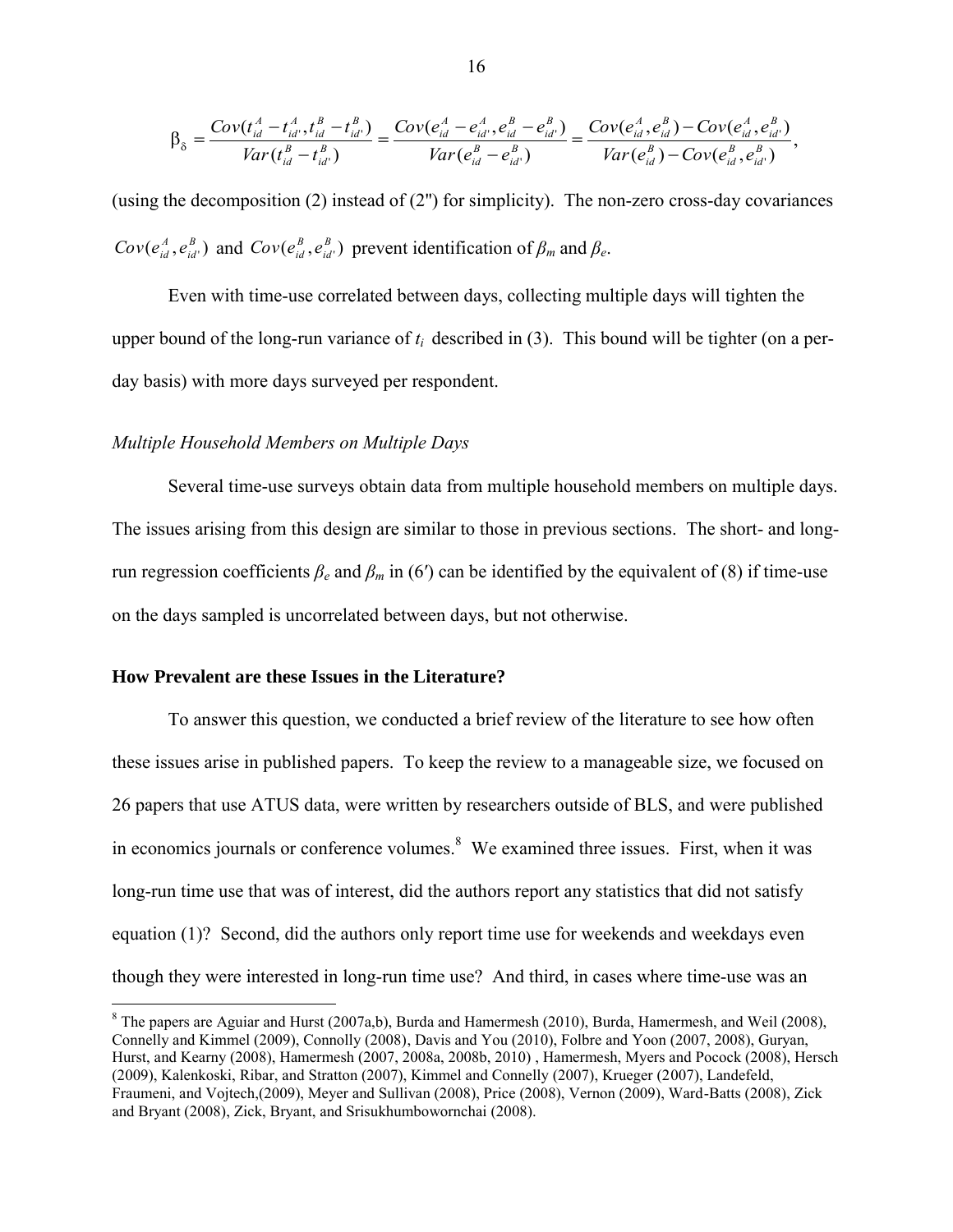independent variable, did the authors use aggregation or instrumental variables to mitigate the mismeasurement of long-run time-use?

The results confirm that these three issues frequently arise in the literature. Out of the 26 papers we reviewed, 15 had one or more issues. Of the 22 papers concerned with long-run timeuse as a dependent variable, 6 reported statistics that do not satisfy (1) (in every case, the authors reported percentiles). Four papers out of the same 22 did not report totals where relevant. Of the 7 papers where time-use was an independent variable, 5 did not use any methods to mitigate measurement error. In many cases the suspect analysis is only a minor part of the overall paper.<sup>9</sup> But it is clear that time-diary data are frequently used as if they were an accurate measure of the respondent's long-run time use.

## **Conclusion**

 $\overline{a}$ 

Time diary data provide researchers with a detailed look at how people spend their time over a 24-hour period. However, the short reference period combined with the large amount of day-to-day variation in time use implies that any given time diary is a poor indicator of that individual's long-run time use. Although short-run time use is sometimes of interest, for most policy-related questions it is long-run time use that is relevant. This mismatch between the reference period of the data (a person-day) and the period of interest (a person-month or personyear) has important implications for the analysis of time diary data. These implications have not been fully appreciated by many researchers.

In general, when time use is the dependent variable, researchers can make inferences about the long-run time use of individuals from a sample of person-days only when the value of

<sup>&</sup>lt;sup>9</sup> For example, in one section of a substantial paper Aguilar and Hurst (2007b) discuss changes in percentiles of leisure, but otherwise analyze means. Price (2008) uses median regressions as a robustness check for his OLS regressions.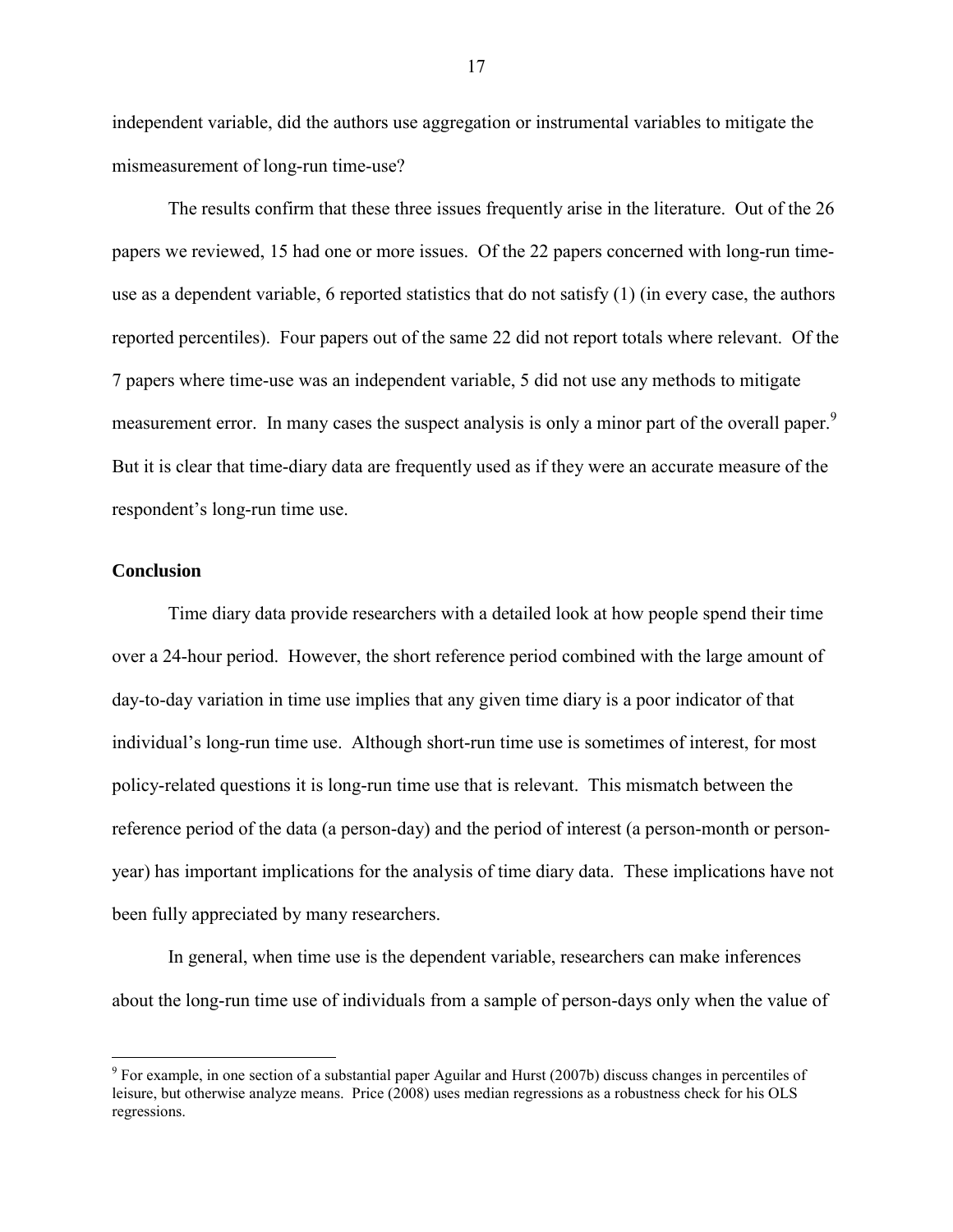the statistic is invariant to the amount of day-to-day variation in the data. For example, researchers can estimate mean (per person) time use for a population of individuals, but it is impossible to estimate how much time the median person spends in an activity.

Several recent studies have included time use as an explanatory variable in regression equations. Long-run outcomes such as obesity can only be affected by time-use over a long period of time. But, as we have seen, time use on a randomly chosen diary day is not a good indicator of long-run time use. This implies that time-diary data measure the true variable of analytic interest with considerable error even if the respondent has made no recall errors. Using instrumental variables (IV) or entering time use as an aggregate (for example, cell means) are two ways of dealing with this measurement error.

Lastly, our findings have implications for survey design. Time use researchers have long recommended that surveys collect time diaries from every person in the household and collect them for multiple days. Collecting time diaries from everyone in the household would seem to allow researchers to learn about the intra-household allocation of household work and leisure. But we have shown that users of single-day data from multiple household members face the problem of disentangling the day-to-day covariance of activities from the long-run covariance, which implies that there is little that one can learn by collecting diaries from everyone in the household that cannot be learned from single-person-per-household diaries. Collecting multiple diaries from respondents can be potentially valuable, but (given practical limits on the number of days sampled) only if the days are sampled so as to ensure that the activities on those days are independent. Without independence, between-day covariance makes it impossible to identify the within- and between-person variance.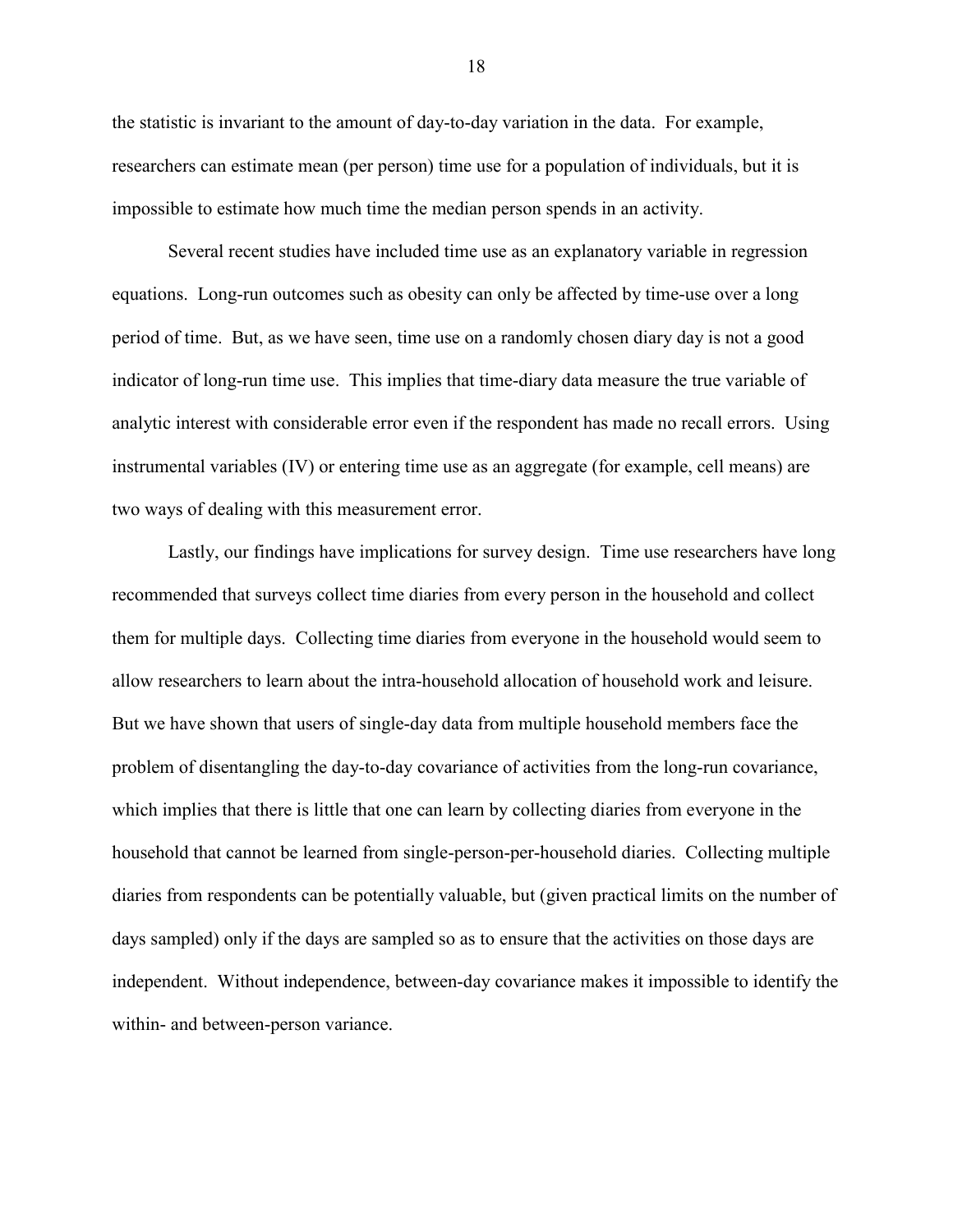The increasing availability of time-diary data has allowed analysts to research a wide variety of questions whose investigation was previously limited by data that was either nonexistent or subject to substantial recall bias. We hope that future researchers will take account of the short-term nature of the data in their research designs while continuing to take advantage of the greater accuracy that time diaries offer.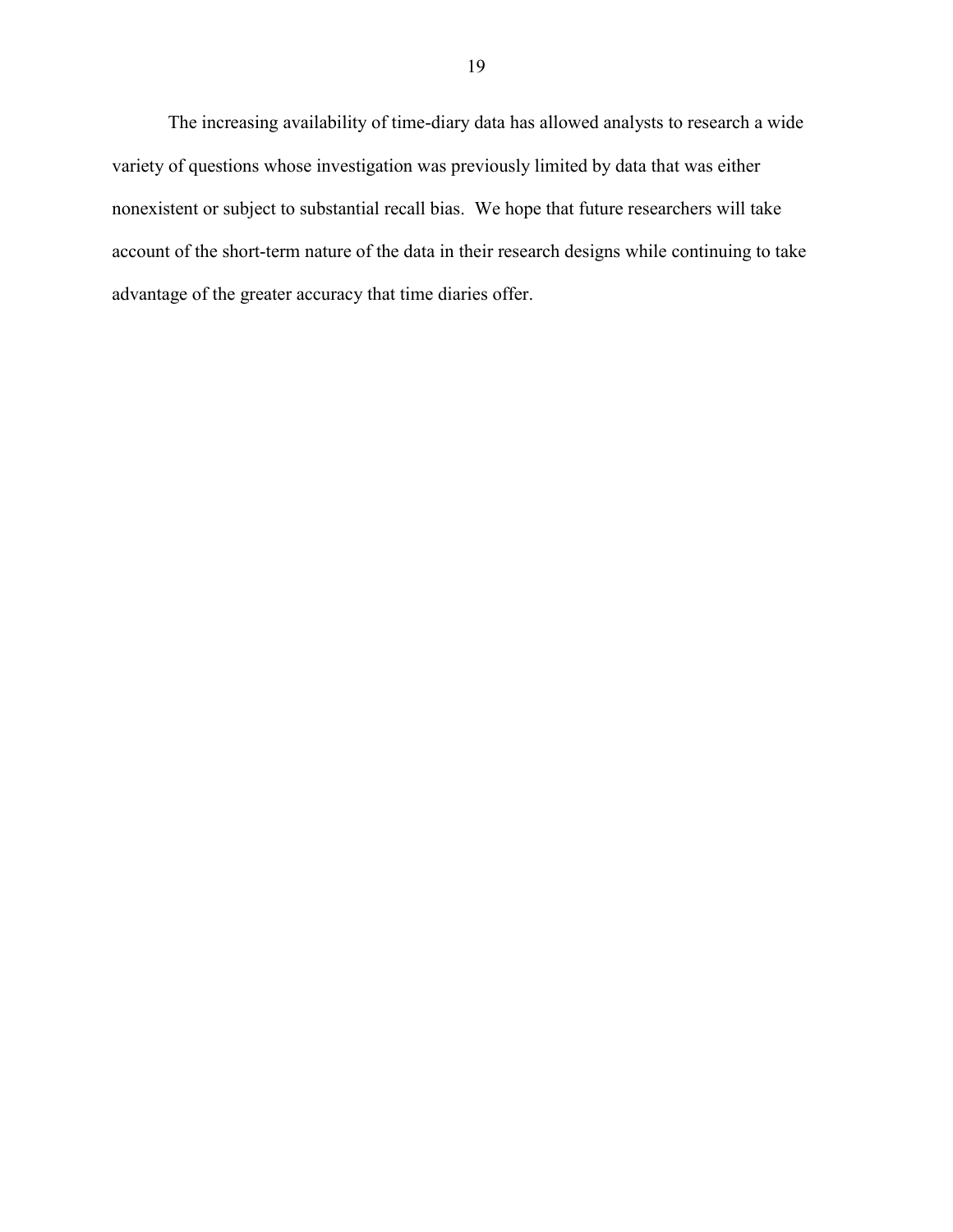## **References**

- Aguiar, Mark and Erik Hurst (2007a) <del>- L</del>ife-Cycle Prices and Production" *American Economic Review* 97(5), pp. 1533-1559.
- Aguiar, Mark and Erik Hurst (2007b) Measuring Trends in Leisure: The allocation of Time over Five Decades." *Quarterly Journal of Economics* 122(3), pp.969-1006.
- Burda, Michael C. and Daniel S. Hamermesh (2010) Unemployment, market work and household production." *Economics Letters* 107, pp. 131-133.
- Burda, Michael C., Daniel S. Hamermesh and Phillipe Weil (2008) ―The Distribution of Total Work in the EU and US." In *Working Hours and Job Sharing in the EU and USA: Are Europeans Lazy? Or Americans Crazy?* Tito Boeri, Michael C. Burda, and Francis Kramarz, ed. New York: Oxford University Press, pp 13-91.
- Christian, Thomas J. (2009) ―Opportunity Costs Surrounding Exercise and Dietary Behaviors: Quantifying Trade-offs Between Commuting Time and Health-Related Activities." Unpublished working paper.
- Connelly, Rachel and Jean Kimmel (2009) ―Spousal influences on parents' non-market time choices.‖ *Review of Economics of the Household* 7(4), pp. 361-394.
- Connolly, Marie (2008) "Here Comes the Rain Again: Weather and the Intertemporal Substitution of Leisure." *Journal of Labor Economics* 26(1), pp. 73-100.
- Davis, George C., and Wen You (2010) The time cost of food at home: general and food stamp participant profiles" *Applied Economics* 42(20), pp. 2537-2552.
- Eurostat (2009) *Harmonised European time use surveys 2008 guidelines.* Eurostat Methodologies and Working Papers. Luxembourg: Office for Official Publications of the European Communities, p. 9.
- Faberman, R. Jason (2010) Revisiting The Role Of Home Production In Life-Cycle Labor Supply." Working Paper No. 10-3, Research Department, Federal Reserve Bank of Philadelphia.
- Folbre, Nancy and Jayoung Yoon (2007) What is Child Care? Lessons from time-use surveys of Major English-speaking Countries.‖ *Review of Economics of the Household* 5(3), pp. 223-248.
- Folbre, Nancy and Jayoung Yoon (2008) The Value of Unpaid Child Care in the United States in 2003," in *How Do We Spend Our Time? Evidence from the American Time Use Survey*, Jean Kimmel, ed. Kalamazoo, MI: W.E. Upjohn Institute for Employment Research, pp. 31-56.
- Frazis, Harley and Jay Stewart (2009) "How Does Household Production Affect Measured Income Inequality?" Forthcoming in *Journal of Population Economics*.
- Guryan, Jonathan, Erik Hurst, and Melissa Kearney (2008) ―Parental Education and Parental Time with Children," *Journal of Economic Perspectives* 22(3), pp. 23-46.
- Hamermesh, Daniel S. (2007) Time to Eat: Household Production Under Increasing Income Inequality.‖ *Journal of Agricultural Economics* 89(4), pp. 852-863.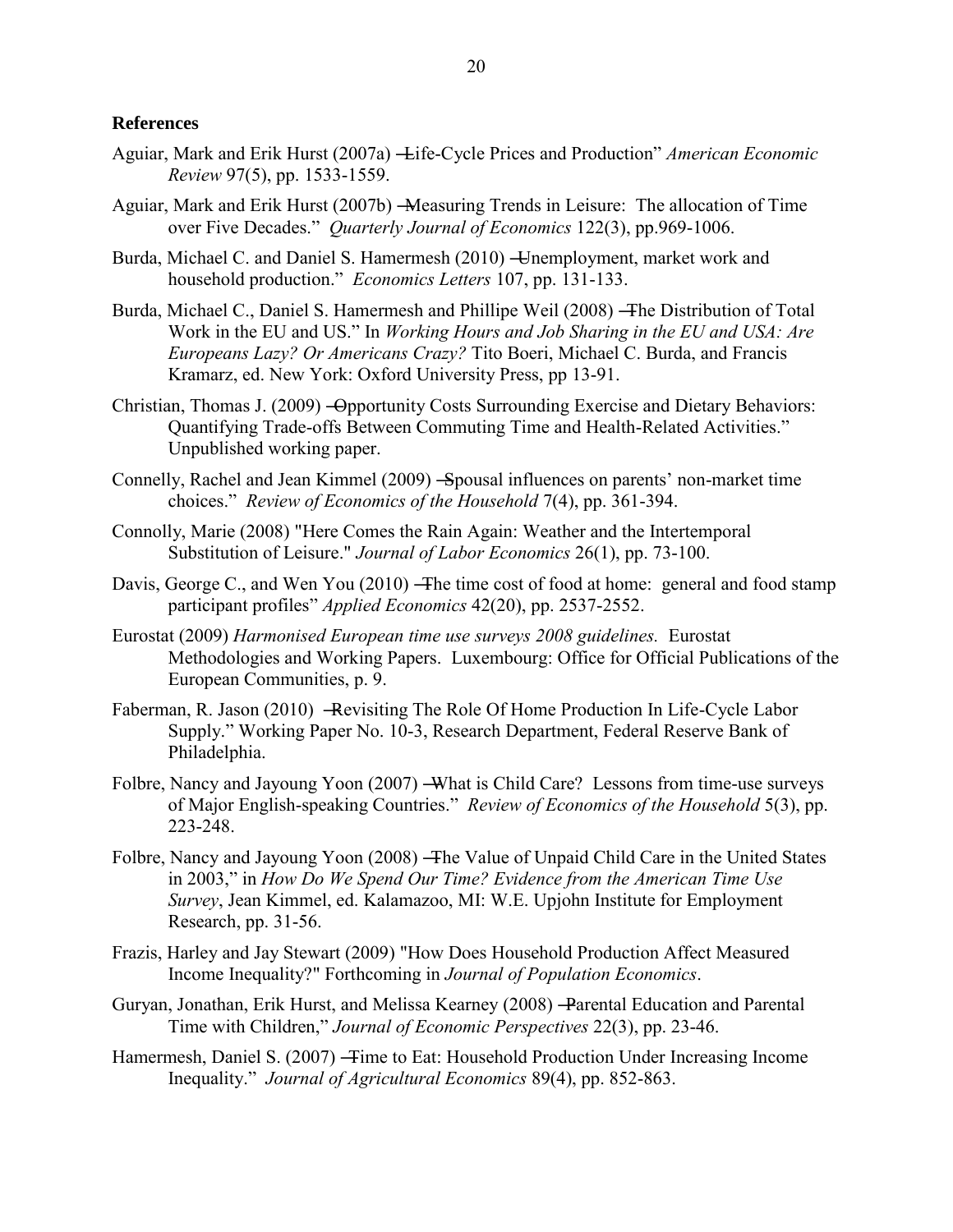- Hamermesh, Daniel S. (2008a) -Direct estimates of household production." *Economics Letters* 98, pp. 31-34.
- Hamermesh, Daniel S. (2008b) The Time of Our Lives." in *How Do We Spend Our Time? Evidence from the American Time Use Survey*, Jean Kimmel, ed. Kalamazoo, MI: W.E. Upjohn Institute for Employment Research, pp. 11-30.
- Hamermesh, Daniel S. (2010) Incentives, time use and BMI: The roles of eating, grazing and goods.‖ *Economics and Human Biology* 8, pp. 2-15.
- Hamermesh, Daniel S., Caitlin Knowles Myers, Mark L. Pocock (2008) Cues for Timing and Coordination: Latitude, Letterman, and Longitude.‖ *Journal of Labor Economics* 26(2), pp. 223-246.
- Hersch, Joni (2009) Home production and wages: evidence from the American Time Use Survey." *Review of Economics of the Household* 7, pp. 159-178.
- Hook, Jennifer (2004) ―Reconsidering the Division of Household Labor: Incorporating Volunteer Work and Informal Support.‖ *Journal of Marriage and the Family* 66(1), pp. 101-117.
- Kalenkoski, Charlene, David Ribar, and Leslie Stratton (2007) The Effect of Family Structure on Parents' Child Care Time in the US and the UK." *Review of Economics of the Household* 5(4), pp. 353-384.
- Kimmel, Jean and Rachel Connelly (2007) Mothers' Time Choices: Caregiving, Leisure, Home Production, and Paid Work." *Journal of Human Resources* 42(3), pp. 643-681.
- Klepper, Steven and Edward E. Leamer, Edward E. (1984) ["Consistent Sets of Estimates for](http://ideas.repec.org/a/ecm/emetrp/v52y1984i1p163-83.html)  [Regressions with Errors in All Variables.](http://ideas.repec.org/a/ecm/emetrp/v52y1984i1p163-83.html)" *[Econometrica](http://ideas.repec.org/s/ecm/emetrp.html)*. 52(1), pp. 163-183.
- Krueger, Alan B. (2007) ―Are We Having More Fun Yet? Categorizing and Evaluating Changes in Time Allocation." *Brookings Papers on Economic Activity* 2007(2), pp. 193-215.
- Landefeld, J. Steven, Barbara M. Fraumeni, and Cindy M. Vojtech (2009) ―Accounting for Household Production: A Prototype Satellite Account Using the American Time Use Survey‖. *Review of Income and Wealth* 55(2), pp. 205-225.
- Meyer, Bruce and James X. Sullivan (2008) Changes in the Consumption, Income, and Well-Being of Single Mother Headed Families." American Economic Review 98(5), pp. 2221-2241.
- Pinkston, Joshua, and Jay C. Stewart (2009) How Does Time Use Affect the Probability of Becoming Obese?" Unpublished manuscript.
- Price, Joseph (2008) -Parent-Child Quality Time: Does Birth Order Matter?" *Journal of Human Resources* 43(1), pp. 240-265.
- Stewart, Jay C. (2009) Tobit or not Tobit?" BLS Working Paper No. 432.
- Stewart, Jay (2010) "The Timing of Maternal Work and Time with Children," *Industrial & Labor Relations Review*. 64(1), pp. 181-200
- Vernon, Victoria (2010) -Marriage: for love, for money ... and for time?" *Review of Economics of the Household*. Forthcoming.